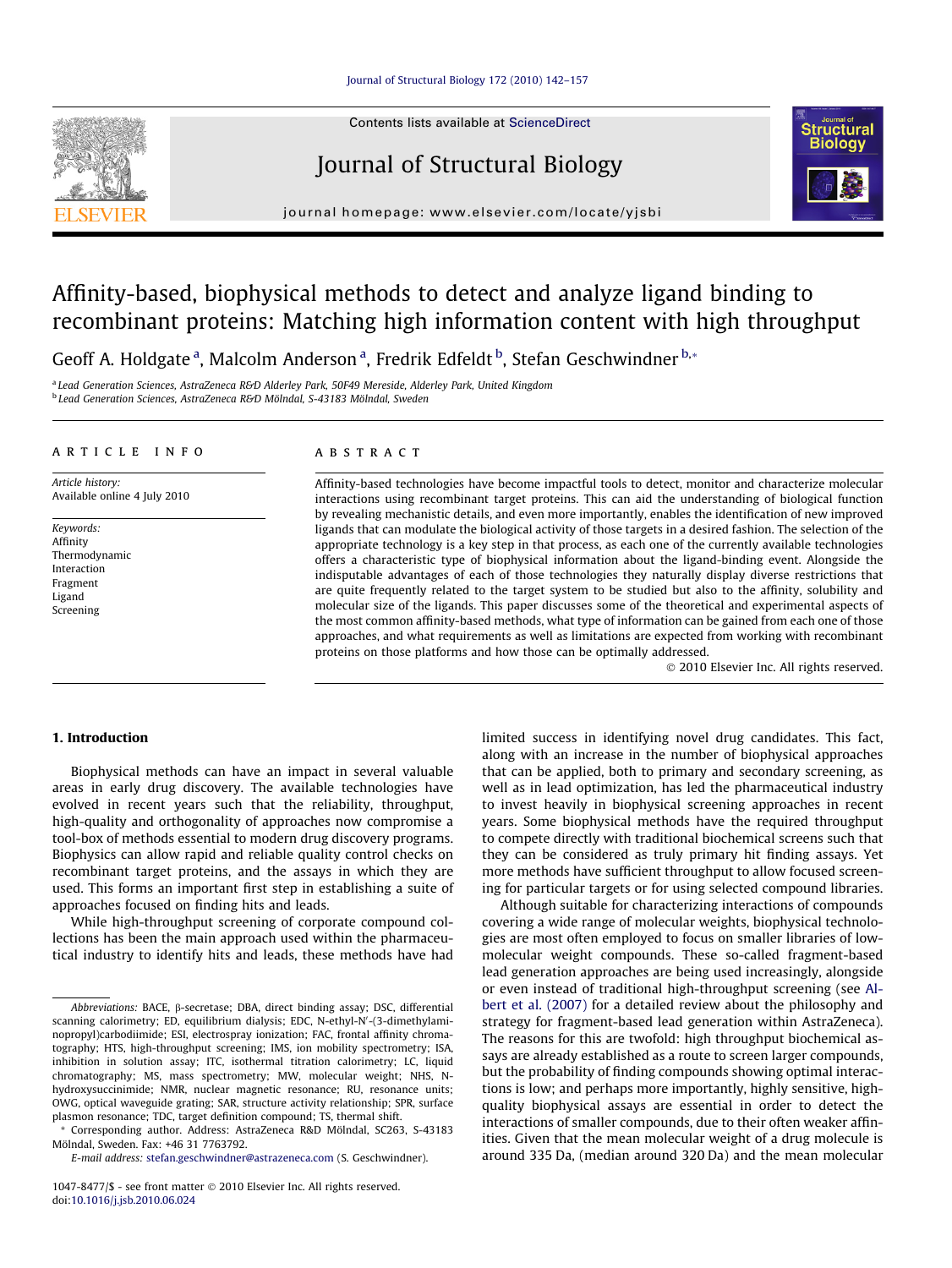weight of a bioactive compound is 455 Da (median around 450 Da, see [Tyrchan et al., 2009](#page-15-0)), biophysical methods capable of utilizing fragment start points with molecular weights in the range 150– 250 Da may be an extremely useful primary screening approach. Identifying lower molecular weight start points may support several rounds of medicinal chemistry design-make-test cycles, during which the tendency is usually to increase molecular weight ([Smith, 2009](#page-15-0)). This contrasts with using HTS approaches, which may successfully identify larger bioactive compounds, but the necessity will be to optimize compound properties with little or no change in molecular weight, in order to fit the profile for marketed drugs. Of course, this oversimplifies the situation somewhat, as there are many other considerations of compound properties that are important in drug discovery, although it does provide a convenient backdrop for the increased application of biophysical methods coupled to fragment screening.

Thus, biophysical methods are becoming increasingly established as complementary approaches to traditional hit finding routes, and are being actively exploited across the industry. The hope is that these biophysical methods will add an extra dimension to drug discovery by providing an opportunity to create hits and leads, rather than just finding them from within the corporate compound collection.

Thus, coupled to the incorporation of these new screening methods have been efforts to improve compound libraries for use with these technologies. These improvements include building fragment libraries which can be used as chemical start points, extended fragment libraries exploiting protein–ligand recognition principles, and target-specific focused libraries.

The result is that there are now a large number of method-library combinations which can be employed to monitor ligand binding in drug discovery.

In order to exploit these developments in technology and library design most effectively, it is necessary to consider the system and the information required before choosing which approach to use. Important considerations are the availability of the protein and well-characterized reference compounds, including the amenable concentration range, the functionality and the stability. The availability of tool compounds should also be investigated, as even if these are not essential, they may provide routes to additional valuable experiments for screening or evaluation. Different biophysical methods also offer a range of information content, so it is important to determine what information is critical to the stage of the project, and employ the most suitable method to extract that information from the collected data.

It may be necessary or desirable to combine approaches in order to identify and characterize compounds, to access the information required, in the most resource and time efficient manner. Consideration should be given to the most appropriate combinations of methods with the appropriate read-outs and level of confidence in order to achieve the desired goals. By combining techniques in this way, it should be feasible to provide medicinal chemists with data on the kinetics and thermodynamics of an interaction, which can then be interpreted alongside available structural information. This, almost full characterization of a binding event (lacking may still be the mean structures and in most cases the dynamic ensemble populations of one or both of the free interacting partners), should be invaluable in assigning some rules for guiding optimization of the appropriate parameters to meet the required candidate drug target profile.

So, the pharmaceutical industry is realizing that front-loading biophysical screening, or using it in conjunction with established HTS methods can be advantageous, as these methods can provide important information early in the drug discovery process about the required routes for lead generation for particular targets, and the potential success rates of HTS. This knowledge can be useful in helping to reduce the rate of attrition for valuable targets. It can also be useful in providing a more thorough description of protein–ligand interactions allowing attempts to optimize compounds towards profiles that appear to be favored in marketed drugs, for example larger negative enthalpies [\(Freire, 2008\)](#page-14-0) and slower offrates ([Swinney, 2009\)](#page-15-0).

This review highlights some of the available biophysical approaches that can be used to identify hits, provide data and information on the fundamental properties of the target protein–ligand interaction, and to give insights into how the thermodynamic and kinetic properties of that interaction may be modified in order to improve potency during the medicinal chemistry phase of a project.

## 2. Thermodynamic methods – ITC

Over the past decade ITC has been established as the gold standard method for directly measuring ligand binding affinity and thermodynamics (for a review see [Freyer and Lewis, 2008](#page-14-0)). The technique often allows the affinity, enthalpy and stoichiometry of a binding interaction to be measured in a single experiment usually taking under one hour. Recent advances in sensitivity, reduction in cell volume, and automation have allowed the approach to evolve from a technique predominantly used for bespoke compound thermodynamic characterization, to one which can now begin to be applied in compound screening. The combination of thermodynamic and structural data has always been powerful in helping to guide molecular design, but the opportunity to characterize increased compound numbers relatively quickly, will see the use of ITC extended in medicinal chemistry design-make-test cycles.

The ITC experiment involves the monitoring of the heat produced (for an exothermic binding event) or absorbed (for an endothermic binding event) during the binding reaction (for a comprehensive protocol see [Holdgate, 2010](#page-14-0)). As the name suggests, the experiment occurs at (almost) constant temperature with the ligand solution usually titrated from the injection syringe into the protein solution contained within the calorimeter cell. Modern calorimeters operate via power compensation, whereby the difference in the variable power, proportional to the binding heat, applied to the sample cell and the constant power applied to the thermal reference cell (in order to maintain a zero temperature difference between the two cells) is monitored by the instrument.

During the titration, in which small, typically  $2-5$   $\mu$ L aliquots of the ligand solution are added, the first injections generate the largest heat change as the largest number of moles of protein–ligand complex are generated. As the titration progresses through subsequent injections, the protein becomes increasingly saturated with ligand, and the amount of newly generated complex falls (although the total amount of complex increases), resulting in a lower measurement of instrumental power. Finally, once all of the protein binding sites are occupied by ligand at the end of the titration, no further incremental complexation occurs and no further heat change is detected. Sometimes significant, non-zero heats following saturation are observed. These are often attributable to the heat associated with dilution of the ligand, as this is often larger than that associated with protein dilution (see [Fig. 1](#page-2-0)).

Depending upon the binding affinity and the amounts of available reagents, it is often possible to arrange the experimental conditions so that a single experiment can provide precise estimates of the affinity  $(K_d)$ , the enthalpy  $(\Delta H)$  and the stoichiometry  $(n)$  of the binding interaction. This also allows calculation of the entropy  $(\Delta S)$ from the Gibbs–Helmholtz equation:

 $\Delta G = \Delta H - T \Delta S = RT \ln K_d$ .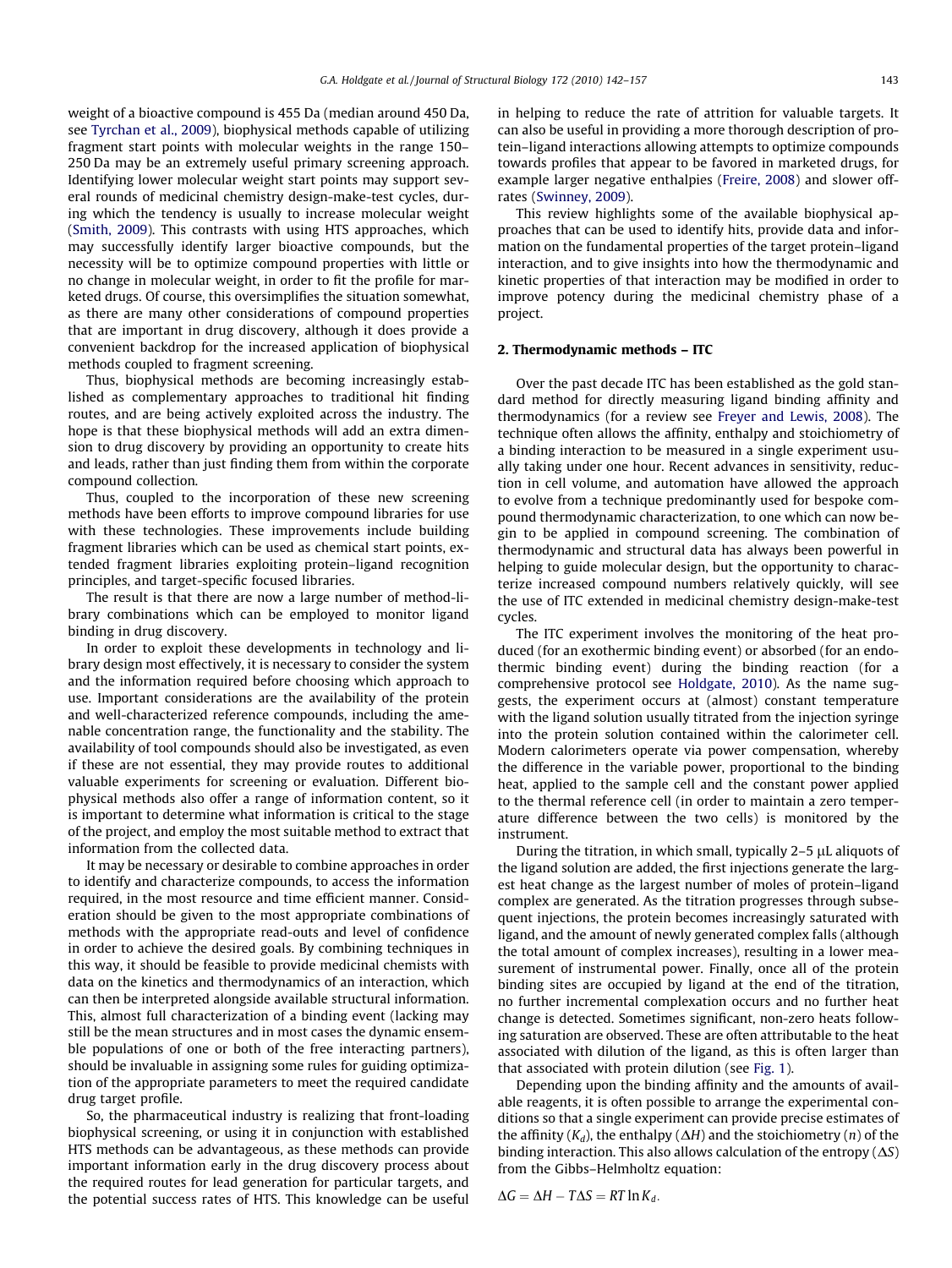<span id="page-2-0"></span>

Fig. 1. Typical ITC data. Shown is a thermogram for a test compound binding to a 24 kDa fragment of the DNA gyrase B subunit. The top panel presents the raw data, whereas the bottom panel presents the integrated data with the binding isotherm.

Useful concentrations of protein are typically estimated by rearranging the relationship  $5 \le c \le 100$ , where the value of c is given by:  $c = n \cdot [protein]/K_d$ .

However, experiments with c values outside of this range can still yield valuable information. Low c values are often encountered for fragments, since they bind only weakly to the target protein. Under usual titration conditions this low c value would yield a flat, featureless binding isotherm, from which it would be difficult to extrapolate values for the binding parameters. However, affinity values can often be accessed for these low c value situations as long as the stoichiometry of the interaction is known and the final ligand concentration ensures almost full saturation of the protein ([Turnbull and Daranas, 2003\)](#page-15-0).

High c values, typical of tight-binding compounds, lead to thermograms taking the shape of step functions where information on the  $\Delta H$  is not only amenable, but very precise, but little information about affinity can be determined. In this case, it may be possible to lower the protein concentration, within the confines of the magnitude of  $\Delta H$ , in order to bring the c value back on scale. Alternatively, displacement experiments with lower affinity competing compounds may allow the affinity of the tight-binder to be measured.

ITC experiments within the range of c values above typically require protein concentrations of around  $5-10 \mu$ M, which can translate into 0.1 mg of protein per titration with the newer low volume instruments, or up to 1 mg of protein per titration in the older instruments with large cell volumes, for a protein  $M_r$  of 50,000. These relatively high protein requirements have tended to limit the application of ITC to a few high interest compounds during a drug discovery project. However the prevailing difficulty in predicting ligand binding thermodynamics, along with an improving ability to generate large amounts of purified protein and recent advances in instrumentation provide the motivation to study larger libraries of related compounds, in order to build up more complete understanding of the structure–activity relationships. This will facilitate exploitation of thermodynamic signatures during lead generation and optimization.

ITC has a wide application in drug discovery focusing on protein–ligand interactions ([Ward and Holdgate, 2001; Weber and](#page-15-0) [Salemme, 2003\)](#page-15-0), ranging from protein quality control applications (where it can allow an evaluation of protein functionality) through its use in crystallization protocols (allowing demonstration of complex formation with test compounds prior to set-up of crystallization trials), and of course including the use of the thermodynamic data gathered on compounds or series of interest to inform molecular design during lead optimization. ITC also can be applied to diverse applications including enzyme kinetics, examination of protonation effects, nucleic acid recognition and even in certain circumstances in the determination of association and dissociation rate constants for reversible binding interactions [\(Bjelic and Jelesa](#page-13-0)[rov, 2007](#page-13-0)).

We have viewed ITC for a number of years as part of a tool-box of techniques which can be employed to evaluate a range of properties associated with assessing the quality of protein preparations. We believe investigating the identity, purity, concentration, functionality and stability of proteins is an essential first step in any biophysical study of protein–ligand interactions. We first used ITC in this way to assess the quality and reproducibility of recombinant protein preparations for work carried out on the enoyl (acyl carrier protein) reductase ([Ward et al., 1999](#page-15-0)). The ability to assess the functionality of the protein by observing substrate or tool compound binding with the expected affinity, as well as determining the functional protein concentration from the stoichiometry value allows batch to batch variation in different protein batches, obtained from different purification protocols, or produced at different times during the life-span of the project to be assessed. ITC can also be used to assess the suitability of different storage conditions, by monitoring changes in these parameter values. The identification and removal of non-functional protein, which may be present in some purified protein preparations, allows the use of fully functional protein which reduces the risk of detecting compounds with artefactual activity.

The high precision of ITC data means that it can be used to assess the validity of other assays, which is useful for drug discovery as the requirement for high throughput and low reagent consumption dictates that other, perhaps less rigorous, assay methods have to be used. This is of particular value in situations where model substrates are employed in the assay, either for convenience or for availability or cost purposes. For example, peptides are often used as alternatives to full length proteins because they are easier to produce and purify. ITC can test the reliability of peptides as models of the full length protein, by comparison of the binding parameters of the full length protein with that of the model substrate.

In a similar manner, recombinant DNA technology is often used to produce protein samples for structural studies and assays during drug discovery. Sometimes these purified protein constructs may lack the full-length wild-type functionality. ITC can be used to verify the validity of using these recombinant proteins, by evaluating the SAR of ligand binding. If the same SAR for the authentic and recombinant protein is observed, then the model protein can be used within the drug discovery project with increased confidence. We have used ITC in this way during several drug discovery projects, for example by investigating the binding thermodynamics of ATP and the antibiotic novobiocin to 24 and 43 kDa fragments of the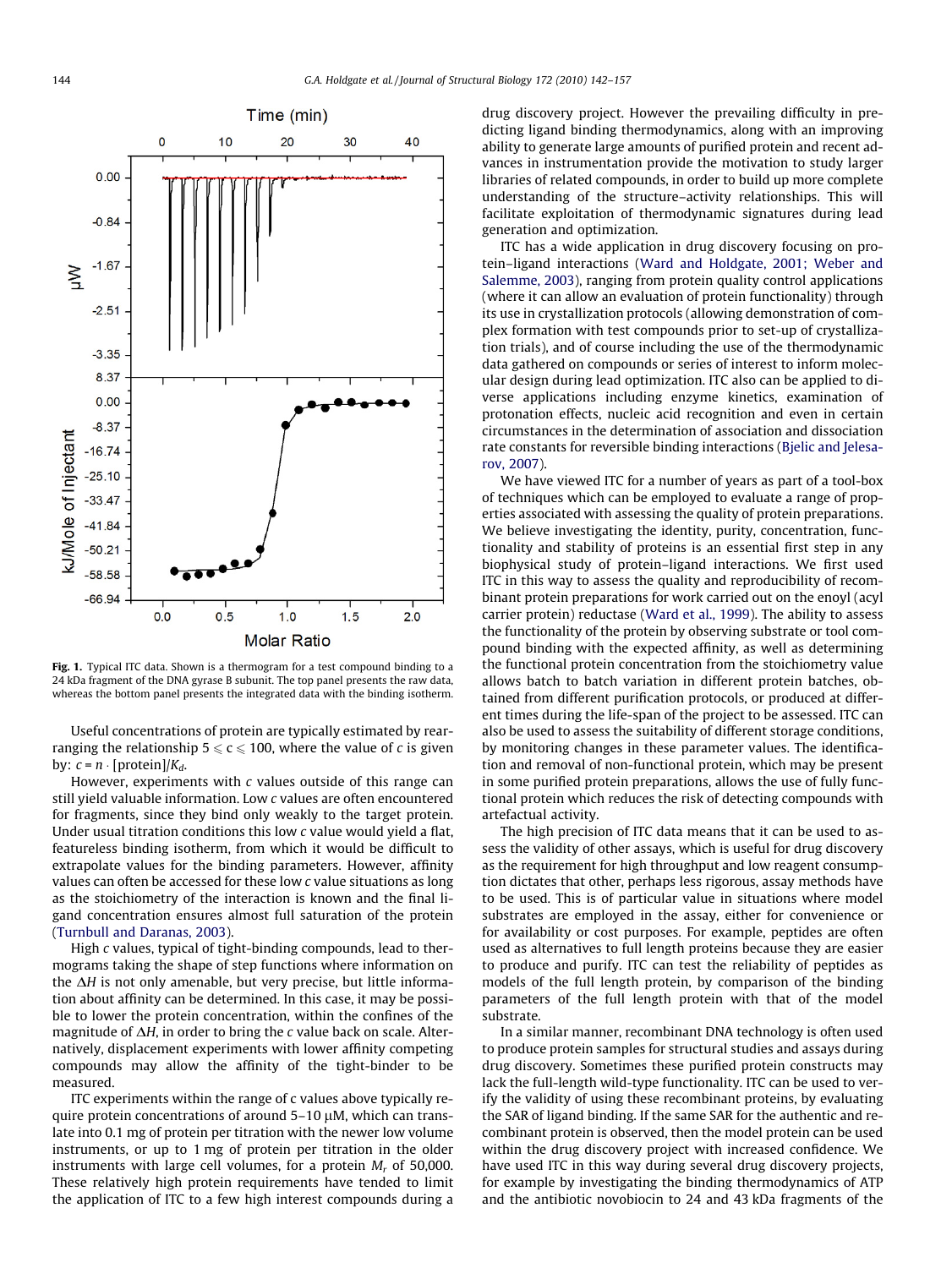antibacterial target DNA gyrase. These fragments of the B subunit of DNA gyrase lack the topoisomerase-linked ATPase activity of the intact  $A_2B_2$  heterotetramer, and so traditional biochemical assays following catalytic activity were impossible. The similar binding affinities observed for these and other ligands binding to these two recombinant proteins, compared to the wild-type protein allowed us to substitute for the full length gyrase tetramer during the structural studies ([Holdgate et al., 1997\)](#page-14-0).

Similarly, ITC has been used to characterize the binding of ligands to non-activated kinases. Non-activated kinases typically show little catalytic activity. Again, following test compound binding by steady state enzyme assays would result in assays having low signal:noise. Thus biophysical methods, such as ITC, allow ligand binding to be characterized without having to set-up complex enzyme assays, in order to search for and characterize compounds preventing kinase activation. It is possible to configure prevention of activation assays, which can identify binders to the non-activated kinase present in the assay. However, because the concentration response relationship for binding to the non-activating kinase is the same as that for test compound binding to the upstream activating kinase, ITC offers a simpler assay format for measuring affinities. Examples from our work include MEK protein kinase and p38a MAP kinase [\(VanScyoc et al., 2008; Sullivan et al., 2005](#page-15-0)).

Perhaps the most useful application of ITC is in the characterization of compounds produced by medicinal chemists during the lead optimization phase of drug discovery. Understanding the thermodynamics of a molecular interaction is key in drug discovery, as it allows modifications to be made to test compounds in more meaningful way. Thermodynamic measurements are fundamental in trying to understand molecular interaction, and in applying that learning in the pursuit of compounds, not only with higher affinity, but with the appropriate thermodynamic and kinetic profiles for their biological function [\(Holdgate, 2007\)](#page-14-0). The binding affinity of a test compound is related to the free energy of the interaction, which is dependent upon the enthalpic and entropic components. The situation is complicated further by other factors such as influence of the solvent water on the binding thermodynamics and the change in dynamics and conformation of the ligand and the protein between the free and bound states, making these parameters incredibly difficult to predict. ITC allows the quantification of the enthalpic and entropic contributions to ligand binding. Because ITC is effectively a dual probe technique, allowing measurement of affinity and enthalpy in a single experiment, it can be useful in highlighting discontinuities in SAR which affinity only techniques may miss. It has been suggested that the change in enthalpy particularly can provide a valuable additional tool for the selection of compounds in lead identification and for helping to guide lead optimization. Examples of enthalpic optimization, where the enthalpy of interaction is increased from early drugs to later compounds with advantages in the clinic have been presented for the statins and the HIV protease inhibitors [\(Freire, 2008; Ladbury](#page-14-0) [et al., 2010\)](#page-14-0). The approach is theoretically simple: rather than establishing SAR on the binding affinity alone to improve the affinity of test compounds, more efficient optimization can be achieved if the contributions of enthalpy and entropy are considered and improved simultaneously ([Freire, 2009\)](#page-14-0). The thermodynamics of the AstraZeneca statin, Crestor, were evaluated in the context of both the structure and kinetics of the complex with the target protein, HMG-CoA Reductase ([Holdgate et al., 2003\)](#page-14-0). However, it should be remembered that although improving enthalpy is a useful strategy for medicinal chemists, sometimes interpreting changes, even relatively small changes in structure can be difficult. In a recent study of pyrazole and azaindoles binding to p38 MAP kinase, using van't Hoff analysis no discernible relationship between compound  $IC_{50}$  and enthalpy or entropy could be established ([Papalia et al., 2008\)](#page-15-0).

Only by the increased use of methods able to access thermodynamic parameters, such as ITC, and by exploring the relationship between thermodynamics and structure, will we really begin to be able to increase and exploit our knowledge of molecular interaction. In order to do this we will need to make use of databases providing structural and thermodynamic data. A recently described database, PDBcal ([Li et al., 2008\)](#page-14-0), has been created to provide a single source of structural and calorimetrically derived thermodynamic data. This database may be useful in developing our understanding of the relationship between structure and thermodynamics and may provide some impetus for the development of improved models to predict binding affinity from computational approaches.

#### 3. Thermodynamic methods – thermal shift

The ligand-induced thermodynamic stabilization of proteins is the biophysical basis of the technique commonly known as thermofluor, introduced by 3DP, now part of Johnson & Johnson [\(Pan](#page-15-0)[toliano et al., 2001; Cummings et al., 2006](#page-15-0)). The enhanced stability of a protein can be monitored in a variety of ways, utilizing either physical (temperature, pressure) or chemical denaturants (guanidine hydrochloride or urea). In thermofluor, the stabilization is manifest as an increase in the thermal stability conferred to the protein following the ligand-binding event. The assay has a homogeneous format, without the need for labeling protein or compound and can be applied in both 96- and 384-well plate formats. The approach has been demonstrated for a wide range of protein classes and has been applicable to both allosteric and active site binding compounds.

Further benefits of the method are its rapidity, as well as the lack of any requirement for custom assay development or the need for expensive instrumentation. This allows broad applicability both in the sense of amenable target proteins, but also in terms of non-biophysical laboratory settings (for a general introduction see [Pantoliano et al., 2001\)](#page-15-0). The protein thermal unfolding in the thermofluor approach is monitored indirectly utilizing extrinsic fluorescence, whereas other thermal unfolding approaches make use of direct read-outs, such as the change in heat capacity (DSC), optical rotation (CD) or the degree of light-scattering (Stargazer-384 from Harbinger Biotech).

Thermofluor uses a dye, such as 1,8-ANS, 2,6-TNS or Sypro Orange, which binds selectively to hydrophobic patches exposed on the protein during the unfolding process. The fluorescence of the dye is quenched in water, but shows strong fluorescence in the hydrophobic environment. The temperature of the protein–dye solution is incrementally raised with the fluorescence signal increasing proportionally with the degree of unfolding as the dye **binds.** This change in fluorescence intensity is easily measured in plate-based instruments, requiring relatively low amounts of material. Typical protein requirements are around 0.5 mg per 96 well plate. This process allows the mid-point of the unfolding transition or melting temperature, at which 50% of the protein is unfolded, to be determined (see [Fig. 2](#page-4-0)). Comparison of the melting temperature in the absence of ligand,  $T_0$ , with that in the presence of ligand,  $T_m$ , allows the degree of stabilization to be determined. The extent of the  $T_m$  shift,  $\Delta T_m$ , is dependent upon the ligand binding energetics, including the affinity and enthalpy, as well as the ligand concentration.

Using this approach there is usually a broad correlation between the ligand binding affinity and the measured  $\Delta T_m$ , with tighter binding ligands giving larger shifts in  $T_m$ , when all other variables are the same. However, the relationship between  $\Delta T_m$ and ligand concentration shows no saturation with ligand concentration, so there is not a simple saturation-based method for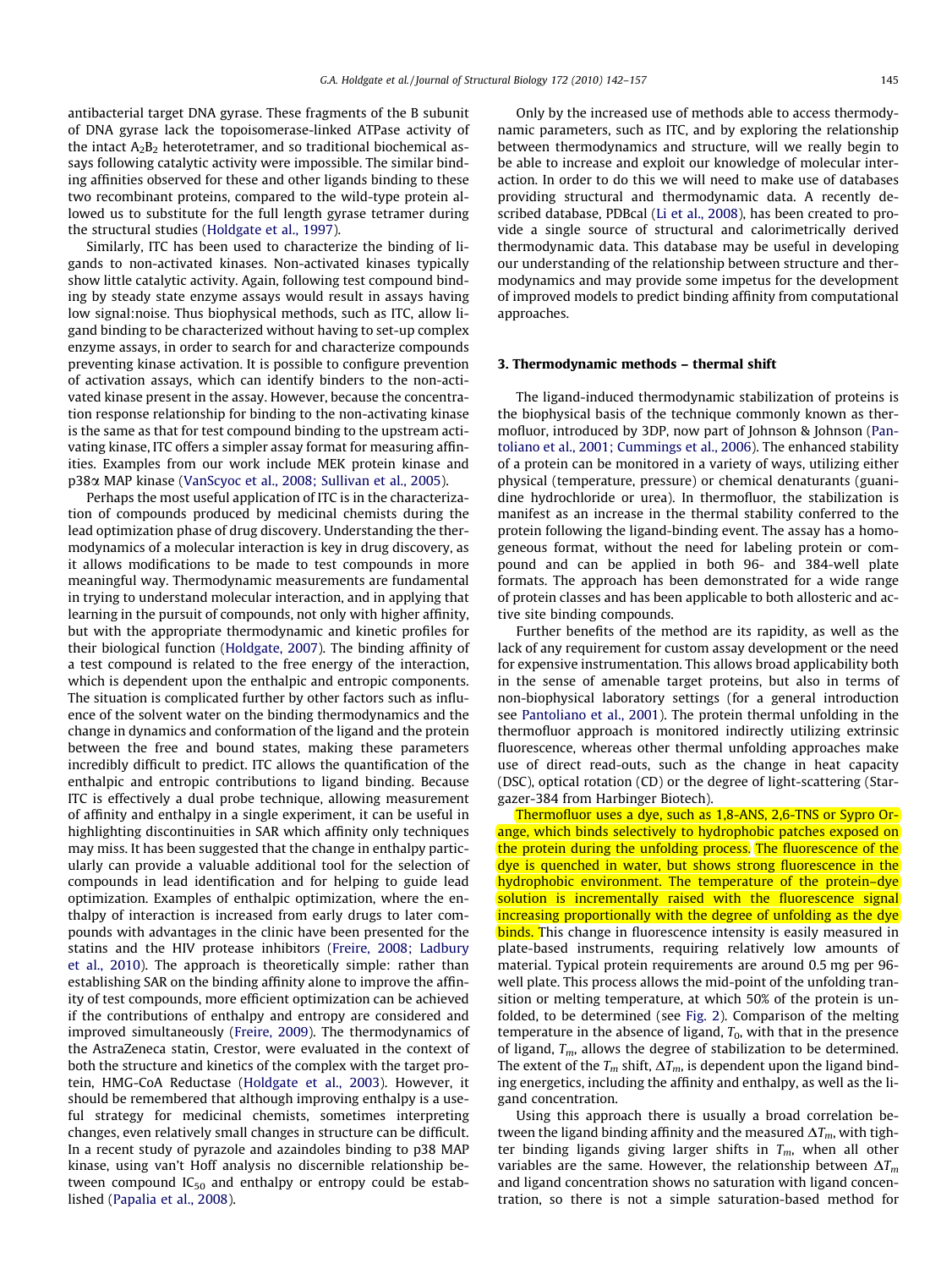<span id="page-4-0"></span>

Fig. 2. Typical TS data. Shown is the thermal unfolding transition for BACE-1. Raw data is displayed by a solid line, with the fitted curve in red.

determining ligand binding affinities in the thermofluor approach ([Matulis et al., 2005\)](#page-14-0). Converting changes in  $T_m$  to a binding affinity at the relevant temperature requires knowledge of the ligand binding enthalpy as well as the protein unfolding enthalpy. The exact relationship between the ligand binding and the  $T_m$  shift is given by:

$$
K_{L,N(T_{rel})} = K_{L,N(T_m)} \exp[(-\Delta H_{L(T_{rel})}/R)(1/T_{rel} - 1/T_m) + (\Delta C_{PL}/R) \times (\ln(T_{rel}/T_m) + 1 - (T_{rel}/T_m))]
$$

where  $K_{L,N}$  denotes the equilibrium association constant for ligand binding to the native protein at a relevant temperature  $(T_{rel})$  or at the  $T_m$ ;  $\Delta H_L$  is the enthalpy of ligand binding; R is the gas constant;  $\Delta C_{PL}$  is the change in heat capacity for ligand binding.

In principle the thermofluor approach appears to be a simple and generic approach, but there are instances when the method is less useful, because of issues such as protein precipitation, or reduced unfolding of the protein. Both of these situations may lead to a lack of dye binding and hence a reduced thermofluor read-out. There may also be difficulty in interpreting small shifts in  $T_m$ . Our experience with thermofluor shows that the standard deviation for control assays of target proteins used in drug discovery projects can often be around  $0.4 \degree C$ , and that even in situations where the standard deviation is lower (in 96 controls for the kinase protein p38, the standard deviation was  $0.12 \degree C$ , data not shown), the range of measured  $T_m$  values can still be reasonably large. In the p38 example the measured control  $T_m$  values covered a range differing by 0.7  $\degree$ C. This would suggest that confidence in measuring a real difference in  $T_m$  may only be achieved if the  $\Delta T_m$  is larger than around 1-1.5  $\degree$ C, especially in cases where there may be relatively few control wells. This potentially limits the use of the approach for fragments, where the affinity may be low, relative to the solubility limit of the compound, and hence the expected  $T_m$ shift may not be in this range.

This problem may be compounded by the fact that at high ligand concentrations, non-specific effects may also occur more prevalently as well as increasing risk of possible artifacts to any auto-fluorescence of the compounds at these elevated concentrations. Also the method will tend to give positive shifts in  $T_m$ , not just for reversible, noncovalent binders, but also for covalent or irreversible compounds. Thus, by using the technique cautiously, as guide rather than an as an absolute determination of binding for  $T_m$  shifts which are below 1.5 °C, confidence in the interpretation of the data and classification of the compounds may be enhanced. As with other methods, orthogonal approaches to verify and characterize binding are recommended.

As well as identifying compounds that stabilize the protein, it is also feasible to identify compounds which destabilize proteins through non-specific aggregation or other types of promiscuous effects. It is possible for the protein in the presence of these compounds to exhibit a negative  $\Delta T_m$ .

The ability of thermofluor and other thermal unfolding based methods to identify compounds binding to target proteins, as well as their ability to help to identify optimal buffer and additive conditions conferring stability for assay and storage has led to widespread use in primary (especially fragment) compound library screening, buffer screening for assays and optimization of conditions for crystallization and NMR studies.

An obvious use of the thermal unfolding approach is in the screening of compound libraries for binders and potential inhibitors of target proteins. [Lo et al. \(2004\)](#page-14-0) report the use of the iCycler instrument (BioRad Laboratories) for thermal unfolding measurements for hit identification versus the pharmaceutical target BACE-1. Thirteen compounds from four chemical structural classes were evaluated in thermal unfolding and ITC assays. The results illustrate that true hits can be identified based on thermal shifts under appropriate conditions. The determined binding affinities were shown to be similar to those measured by ITC.

An extension to this screening approach for proteins of known function is to use thermal shift assays in order to search for ligands that bind proteins of unknown function. Binding information obtained in the thermofluor approach can then be combined with biochemical, sequence and structural evidence in order to assign putative functions to those orphan proteins. An example of this application of thermofluor has been published for an essential gene from Streptococcus pneumoniae ([Carver et al., 2005\)](#page-13-0). Here, the thermofluor method was used to screen 3000 compounds specifically selected to provide information about speculative biological functions.

The production and storage of large amounts of suitable quality protein is a challenge that must be overcome in order to allow the biophysical and biochemical studies that make up a drug discovery campaign to be completed. An approach that has been taken to do this is to engineer multiple constructs of the target protein in order to assess which may lead to optimal expression, purification and stability. Testing the stability in parallel of multiple constructs can easily be achieved using thermal unfolding. A recent review ([Bommarius et al., 2006\)](#page-13-0) highlights some examples where proteins have been engineered for increased stability.

A related approach is then to evaluate the most favorable conditions in which to produce and store the wild-type, or a chosen protein construct, which shows behavior indistinguishable in terms of ligand-binding characteristics from the wild-type. The thermofluor approach is well suited to scan buffer conditions, such as concentration and identity of buffer salts and pH for protein storage and assay, since it allows a variety of buffer conditions to be evaluated in a single run. The approach can also be used to monitor the effects of other additives and excipients such as detergents, cofactors, metal ions or in the case or crystallization trials, precipitants that may be included in the buffer solution. This application has been demonstrated for several proteins of interest to the pharmaceutical industry, and the systematic approach is illustrated nicely for Akt-3 and cFMS ([Mezzasalma et al., 2007](#page-14-0)).

Thermofluor has also been used in identification and prioritization of ligands for cocrystallization trials. The premise is that those compounds showing large stability shifts are likely to be tighter binders and may be better start points for cocrystallization trials than those compounds displaying small or no thermal shift. Of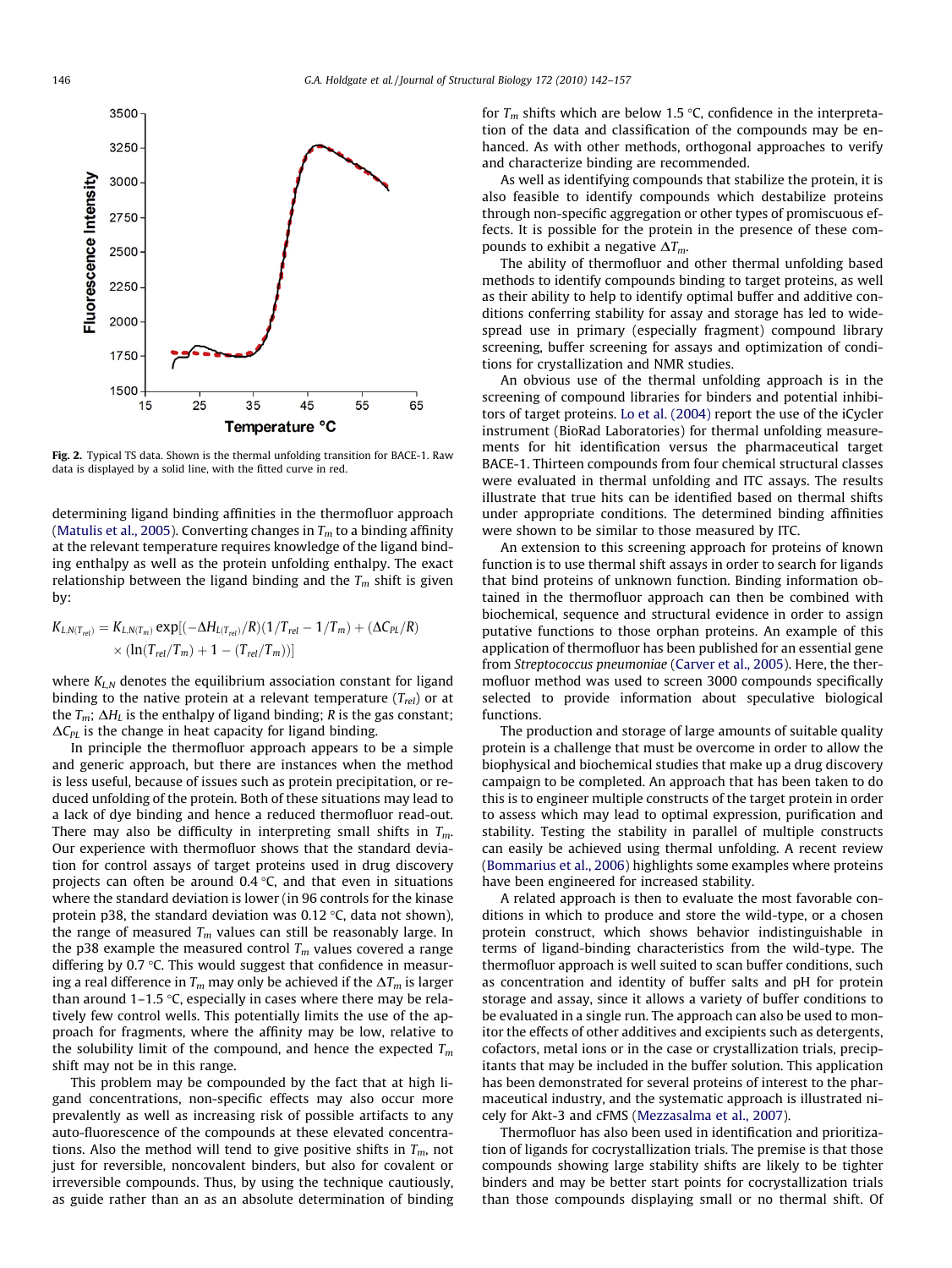course, there will be systems where both strong and weak binders will tend to yield crystals, so again it is suggested that the approach should be used as a guide rather than as an absolute surrogate for success. The method has been applied to 25 Escherichia coli proteins, where the thermofluor results were used to identify stabilizing and destabilizing additives. The results showed a twofold improvement in the number of crystallization leads identified when the stabilizing additives were included [\(Ericsson et al., 2006\)](#page-14-0).

In a recent extension to the thermofluor method the combination of thermal unfolding with the different fluorescent properties of flavin-containing proteins in the folded and unfolded state has been used to explore stability and crystallizability ([Forneris et al.,](#page-14-0) [2009](#page-14-0)). This method exploits the properties of the flavin prosthetic group present in 2–3% of proteins, and potentially highlights the applicability of other fluorescent cofactors and prosthetic groups for use in this way. In this technique, the flavin cofactor is used as an intrinsic probe to monitor protein folding and stability, taking advantage of the different fluorescent properties of flavin-containing proteins between the folded and denatured state.

Thermofluor can also be used to probe mechanism of action, by measuring multiple independent binding events. For example, monitoring the change in  $T_m$  occurring under a matrix of substrate and inhibitor concentrations may allow classification of the mechanism of inhibition. Uncompetitive inhibitors would be expected to show larger  $T_m$  shifts in the presence of substrate (as the effect would be dependent upon the additivity of the individual binding free energies, whereas competitive compounds would tend towards the showing the  $T_m$  shift of the ligand giving the greatest degree of saturation.

We have used a range of fluorescent plate readers with heating functions to access many of the applications described above. Many of the target proteins we have worked with show unfolding transitions in the range 40–50 °C. Obviously, for proteins having  $T_m$ values  $10-15^\circ$  lower than this, the thermal unfolding approach provides relatively little useful information without the comparative data on different conditions or different constructs, since proteins with melting temperatures only slightly above room temperature would be inherently thermodynamically unstable. Thus, we have tended to use the technique in a comparative manner mostly to probe pH and additive effects.

## 4. Optical biosensors – SPR

Optical biosensors typically generate a measureable change in some characteristic property of light that is coupled to the sensor surface by making use of the evanescent-wave phenomenon. SPR is by far the best-known optical biosensor that makes use of that phenomenon to enable the real-time measurement of protein–ligand interactions. During the last two decades SPR biosensor technology has seen a rapid evolution starting with the launch of the first commercial Biacore instrument by Pharmacia Biosensor in 1990 ([Jonsson et al., 1991](#page-14-0)). This evolution relates not only to the emerging and newly established types of alternative instrument platforms (see [Rich and Myszka, 2007](#page-15-0) for available biosensor platforms) but even more to the expanding range of applications: to mention but two, the advances in working with membrane proteins ([Navratilova et al., 2006; Karlsson and Lofas, 2002\)](#page-14-0) and small-molecule work including fragment screening [\(Danielson,](#page-14-0) [2009](#page-14-0)).

SPR is a phenomenon that occurs when plane-polarized light hits a metal film under conditions of total internal reflection. The SPR angle, which is the angle of the incident light that results in the lowest intensity of reflected light at a constant wavelength, depends mainly on the properties of the metal film and the refractive index of the medium that is close to that film. By monitoring alterations in the refractive index, SPR is able to measure changes in the mass of dissolved material in the aqueous layer (biosensor surface) close to the metal film, which allows the interaction of proteins with other molecules or ligands to be monitored in real-time (for a detailed review of the basics of SPR see [\(Huber and Mueller,](#page-14-0) [2006](#page-14-0)). This enables the kinetic parameters and equilibrium constants for a given system, i.e. on-rate, off-rate and apparent dissociation constants, to be determined. If these systems can be studied within a large temperature interval it allows even for the determination of thermodynamic binding parameters in conjunction with a van't Hoff analysis and can provide a sound alternative to ITC methods [\(Papalia et al., 2008](#page-15-0)).

A critical success factor in conducting SPR experiments is the careful design and execution of the assay. Key to all SPR assays employing a DBA format is the successful tethering of the recombinant target protein to the biosensor surface by using different coupling strategies without compromising the activity/functionality of the protein or the access to the ligand binding pocket(s). The most common approach is random-orientation immobilization via accessible primary amines on the protein surface by activating the carboxymethylated dextran-matrix with a mixture of EDC and NHS in order to create NHS-esters that can react with amino-containing molecules. Besides other available chemistries ([OShannessy et al.,](#page-14-0) [1992\)](#page-14-0) this approach works quite well for the majority of soluble recombinant target proteins and only a small fraction require a different coupling chemistry or in some cases even more sophisticated strategies. These strategies involve quite often the generation of suitable protein constructs that permit a more directed and orientation-controlled immobilization process via engineered tags (e.g. Streptavidin affinity tags for the use with Streptavidin-coated Biosensors ([Li et al., 2006](#page-14-0)) or fusion proteins (e.g. hAGT fusion proteins [Huber et al., 2004](#page-14-0)). For work with membrane proteins, and in particular G-protein coupled receptors, a labor-intensive strategy involving an antibody-capturing step with detergent-solubilized receptor can be required [\(Navratilova et al., 2006\)](#page-14-0). To make use of a key advantage of SPR technology, namely the ability to utilize the same sensor surface during multiple cycles thus consuming very small amounts of recombinant protein, it is also essential to establish suitable conditions that allow for the reproducible regeneration of the sensor surface without losing binding activity and functionality of the immobilized protein after multiple ligand binding experiments. This becomes even more important in working with ligands or compounds that show an unspecific binding component (promiscuous or aggregation-based inhibitors) either to the sensor surface or the protein, which makes an accurate analysis of subsequent ligand binding experiments unfeasible.

As most of these central factors can be addressed in one way or the other by applying different strategies or approaches, there is one remaining but significant aspect that is related to the attainable sensitivity and thus the dynamic range of the measurements and is partly out of the control of the scientist as it is dictated by the system to be studied. The SPR signal intensity is dependent on several factors, namely the MW, the immobilized amount and remaining binding capacity (i.e. functionality) of the protein as well as the MW, the total concentration  $[L_T]$  and dissociation binding constant  $K_D$  of the ligand. Simulations displaying the minimum required ratio  $[L_T]/K_D$  for a reliable detection of the binding as a function of the MW of the ligand and the protein show that the dynamic range gets smaller with increasing MW of the protein and decreasing MW of the ligand ([Dalvit, 2009\)](#page-14-0). This obvious sensitivity limit presents a real challenge for working with fragments or fragment-like ligands but also with ligands that display low affinities combined with low solubility and will thus exclude this type of studies for larger protein systems.

The flexibility in the SPR assay format allows for the design of a tailored assay format and enables some of the key aspects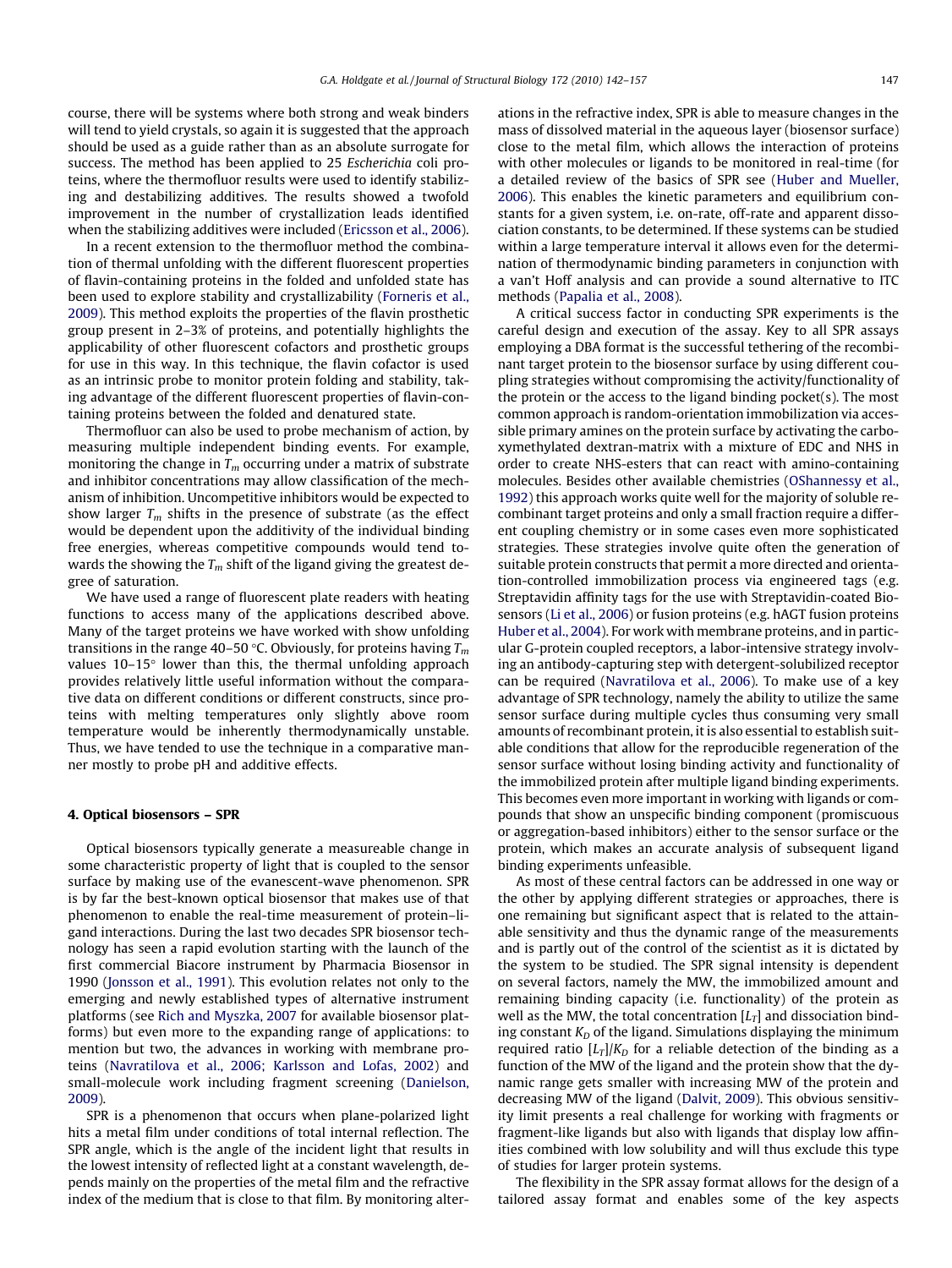described earlier to be tackled. The DBA, where the protein is immobilized on the sensor surface and compounds are passed over the surface, is commonly used and has been published for a large number of different systems. Alternative assay formats such as the surface competition assay (SCA) or the ISA are viable alternatives to a DBA [\(Karlsson et al., 2000](#page-14-0)). In particular the ISA format helps to deal appropriately with the challenges for setting up and conducting a DBA as well as the limitations in the affinity range and analyte masses and thus makes systems amenable for smallmolecule work that are usually deemed unfeasible for a DBA. We have thus employed a general strategy to assess ligand binding by making wide-ranging use of the ISA format.

The fundamental difference between the ISA and the DBA format is the tethering of a target definition compound (TDC) to the biosensor surface which serves as a probe for the binding site, instead of immobilizing the recombinant protein and monitoring the binding directly (see Fig. 3). The interaction with the TDC and the ligand to be investigated occurs simultaneously and due to this competition it is possible to derive the dissociation binding constant  $K_D$  for this particular ligand [\(Karlsson, 1994](#page-14-0)). If the analysis is performed on a biosensor surface with very high binding capacity and thus density of the TDC (typically 200–400 pg/mm<sup>2</sup>) in conjunction with very low flow rates  $\left($  <20  $\mu$ l/min) it is feasible to generate conditions of mass transport limitations. Something that one usually would try to avoid in a DBA as it will obscure the kinetic analysis helps actually to simplify the analysis of the ISA data as the observed binding is solely determined by the mass transfer of the protein to the surface and not anymore by the interaction kinetics, and as a result the signal becomes concentrationdependent. This situation is typically characterized by a constant initial binding rate (RU/s) over a certain period of time which allows for the precise determination of the free protein concentration as the initial binding rate (RU/s) is directly proportional to that. Usually, the inhibition studies are carried out by pre-incubation of the recombinant protein with the ligands and subsequent injection over the TDC-modified sensor surface. The initial binding rate is used to determine the percentage of free protein in solution which will change by varying the concentration of the competing ligand. By plotting the free protein concentration against the logarithm of the ligand concentration one can apply sigmoidal dose–response curve-fit models available in standard software packages to determine the  $K_D$ -value. The assay can even be used for a more qualitative affinity ranking of different ligands without the need to determine their affinity, if experiments are conducted at similar ligand concentrations.



Fig. 3. Assay flexibility in SPR. Shown is the general principle of a direct binding assay (A) versus an inhibition in solution assay (B).

An important step in the development of an ISA is the identification of a suitable ligand to be used as a TDC. This ligand should ideally cover the entire binding site, should display a rapid association phase to enable binding studies under conditions of mass transport limitations and ideally a slow dissociation phase so that this becomes negligible during the initial association. A high affinity  $(K_D < 1 \mu M)$  of the TDC is desirable as the affinity dictates the concentration of the protein to be used in the assay (protein concentrations are typically in the range of 20–200 nM) in order to achieve an good binding signal (ideally  $RU/s > 1$ ) and thus determines the overall protein consumption. A good choice of a ligand to be used as a TDC could be a substrate-analog or a commercially available compound. An absolute prerequisite is the possibility to immobilize the ligand preferably via primary amines without compromising the binding to the target protein, which presents a challenge if those functionalities are involved in direct contacts in the binding pocket. A successful strategy in our hands has been the chemical modification of appropriate ligands by attaching a carbohydrate- or ethylenglycol-linker that contain a free primary amine at their end. Great care has to be taken in choosing the correct length of the linker as it needs to sufficiently protrude out from the protein surface to enable efficient binding without facing steric hindrance, but should not be too long to avoid reduction of the free binding energy owing to the entropic penalty that arises upon binding of a molecule with increased flexibility and mobility.

There are obvious benefits of the ISA format compared to the more traditional DBA. First of all and most importantly one gains full control of the dynamic range of the assay via variation of the protein concentration as there are no MW-limitations for either the recombinant protein or the ligands to be studied. The interaction of the ligand and the protein occurs truly in solution and the assay set-up enables read-out of the free protein concentration without disturbing the equilibrium, thus enabling the determination of exact  $K_D$ -values. The procedures to establish protocols for the immobilization as well as the regeneration are much more predictable and usually straightforward, as quite harsh and powerful conditions for the immobilization of such small organic ligands as well as the regeneration of the modified sensor surface can be applied, which are usually not compatible with a DBA using immobilized protein. Clear shortcomings are of course that the described approach will not allow for the determination of the kinetic parameters of the protein–ligand interaction and that the consumption of recombinant protein will be significantly larger.

We have effectively applied the concept of the ISA as a follow-up for an NMR-based screening of a fragment library against BACE-1 ([Geschwindner et al., 2007](#page-14-0)) but have recently also used a similar approach for direct screening of larger fragment libraries, which even involved the interrogation of fragment pools to increase the throughput. For the characterization and analysis of fragment binding to BACE, we designed an ISA using an P1 (S)-statine substituted substrate analog (sequence: KTEEISEVN(Sta)DAEF, where Sta is the transition state mimetic), which was reported to be a nanomolar inhibitor of BACE activity and binds specifically to the active site, as TDC. In order to show that the fragments that have been identified by the NMR-based screening might also act as broad aspartic protease warheads we also configured an ISA using the renin-inhibitor H-142 (sequence: PHPFHL<sup>R</sup>VIHK, where R depicts the reduced isostere of the scissile peptide bond between residue Leu10 and Val11 in human angiotensinogen) as TDC and probed the fragment binding to the aspartic protease endothiapepsin in a similar fashion. Those substrate analogs have been particularly useful as TDCs, as they display very high affinities with their respective binding partners and could be readily immobilized using amine-coupling without any modifications but retained binding activity. For the ligand-binding studies we made use of BACE protein that has been produced as a C-terminal fusion protein with the Fc part of human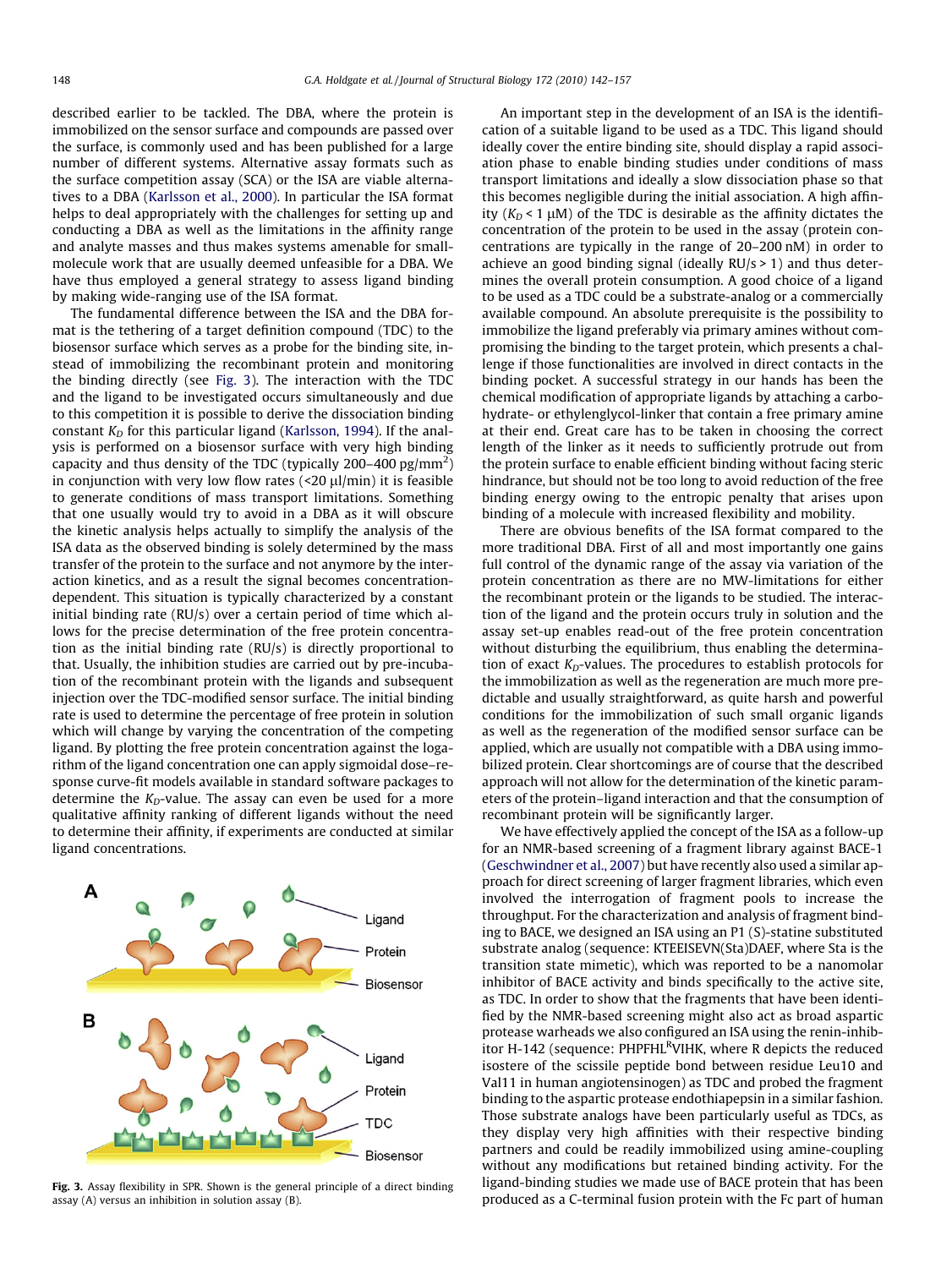<span id="page-7-0"></span>IgG1, which increases the MW of BACE to >100 kDa and consequently would not have been considered as a suitable protein construct for a DBA. The NMR screen helped to identify a low-molecular weight isocytosine fragment hit (MW = 153.19 Da) that displayed very weak affinity ( $K_D$  = 4.5 mM) but could be easily detected and validated in the ISA. By using analogs of the original hits at a single concentration an emerging SAR could be determined that correlated really well with the NMR results and quickly helped to identify molecules with higher affinity that could subsequently developed into inhibitors with nanomolar potency and cellular activity [\(Edwards](#page-14-0) [et al., 2007\)](#page-14-0).

The ISA has been a very efficient tool, not only for the rapid affinity ranking which guided the selection of suitable fragment hits, but most importantly for the determination of quantitative SAR of those very weak inhibitors during the 'analoging phase' of the fragment screening campaign. As such the ISA helped to effectively bridge the existing affinity gap until those fragment-derived inhibitors became potent enough to be picked up in a conventional enzymatic assay. By looking again at simulations displaying the minimum required ratio  $[L_T]/K_D$  for a reliable detection of fragment binding [\(Dalvit, 2009](#page-14-0)) and using both the MW of the untagged BACE construct (approx. 45 kDa) and the MW of the original fragment hit we would have needed a concentration of around 3–4 mM to reliably detect this fragment in a DBA, a concentration that would never be considered for screening purposes. The increased dynamic range of the ISA tolerates performing those experiments at a much lower ligand concentration as it obviously allows for the detection of much weaker interactions compared to a DBA. Consequently the ISA can also be used as an attractive alternative for the reliable detection of weak fragment binding during a primary fragment screen.

#### 5. Optical biosensors – OWG

As an emerging complement to SPR-technology (and probably also owing to the big impact of SPR in opening up the entire field of label-free analysis of protein–ligand interactions), alternative biosensor platforms have been developed that exploit related physical phenomena but offer different throughput and approaches to study those interactions. Evanescent field sensing provided by optical waveguides has recently found a wider acceptance within the affinity-based community as two technology providers, Corning and SRU Biosystems, have recently developed and successfully launched related systems (EPIC and BIND system, respectively) that allow for increased sample throughput by using a plate-based technology platform.

In optics, electromagnetic evanescent waves are formed when light waves that are traveling through a boundary between two media of different refractive indices undergo total internal reflection because they strike it at a critical angle of incidence. Evanescent wave coupling is usually accomplished by placing two or more electromagnetic elements such as optical waveguides close together, thus enabling propagation of a wave from one element to the next. In order to perform as a biosensor, some portion of those elements needs to be in contact with the liquid test sample. The change in the refractive index at the interface between the sensor surface and the liquid which occurs as a consequence of a ligand-binding event will modify the wave coupling and triggers a change in the reflected or transmitted output. This permits accurate determination of the alterations in mass at the sensor surface, thus allowing highly sensitive measurements of changes in binding or adherence in the proximity of the sensor surface (see Fig. 4 and for a review of waveguide-based biosensors and their principles please see [Mukundan et al., 2009](#page-14-0)). Most of the related technologies operate with planar optical waveguides, with the EPIC system making use of resonant waveguide grating ([Fang et al., 2006](#page-14-0)) while the BIND system applies nanostructured optical grating also known as 'photonic crystals' ([Cunningham et al., 2004\)](#page-14-0) which can be used to conduct either biochemical or even cell-based applications in various standard assay formats such as 96-, 384- and 1536-well microtitre plates.

The latter leads to some very interesting and novel approaches in working with GPCRs. In brief, ligand binding to GPCRs leads subsequently to trafficking of molecules and protein complexes, receptor internalization and translocation. This movement of proteins within a cell has been termed dynamic mass redistribution and can be followed by applying OWG, thus permitting studies in cell signaling as well as the screening of compounds against



Fig. 4. The principles of OWG to measure ligand-binding events as exemplified for the BIND system. The increase in mass within the proximity of the biosensor surface causes an increase in the reflected wavelength both upon immobilization of a protein (2) and the specific binding of a ligand after protein immobilization (3).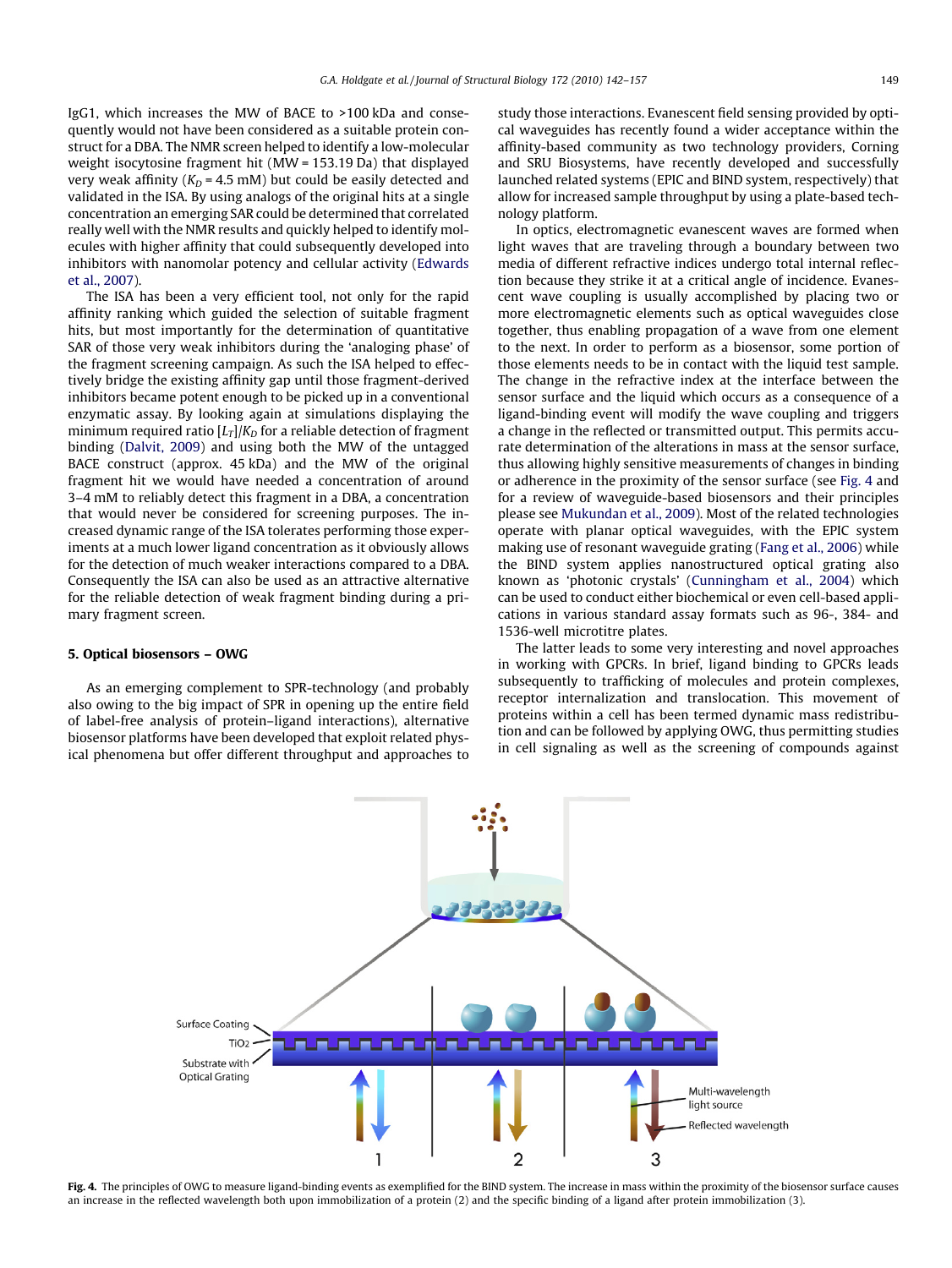endogenous receptors [\(Fang et al., 2007](#page-14-0)). Studies have shown that this can be successfully used both for primary screening as well as an orthogonal approach to enable rapid follow-up from other hit finding sources ([Dodgson et al., 2009](#page-14-0)). This furnishes the interesting opportunity to find novel ligands that would not have been identified using a classical screening approach, thus enhancing success rates.

For biochemical assays, i.e. assays that use biosensor-coated recombinant proteins to study protein–ligand interactions, one naturally tends to compare OWG with SPR but one needs to be aware that there are fundamental differences from existing SPR-technology that can present particular opportunities as well as unique challenges for the application of OWG platforms in those studies. We have used both platforms in multiple projects and this puts us in a position to form an initial judgment about the possibilities as well as limitations of this approach. The most striking difference, which is due to the plate-based nature of the device, is the absence of any microfluidics and liquid flow. The consequent inability to measure accurate kinetics (while being able to determine accurate  $K_D$ -values) in a biochemical assay is somewhat compensated by the possibility to add several binding components (cofactors, substrates or substrate-analogs, competitive and noncompetitive inhibitors, etc.) either simultaneously or sequentially into the same well of the plate and study their interdependency. This possibility to sequentially add or take away different components is a unique advantage that can be optimally utilized by adopting a similar assay strategy as described for SPR, i.e. using an ISA format instead of a DBA format.

But why should one consider using an ISA format on OWG platforms? First of all, most of the restrictions described earlier for SPR are also applicable for OWG platforms, and in particular the MWlimitations for either the protein or the ligands to be studied present a severe sensitivity issue. Secondly, all the sensors should ideally be resistant to non-specific binding of the sample, as this will either mask the specific binding signal or even lead to wrong interpretations of ligand binding. All the in-house data that we have collected so far point towards a much larger degree of unspecific ligand binding in OWG platforms as compared to others which is reflected in a significantly increased hit rate in primary screening due to a larger fraction of false positive hits. In our opinion, this is for the most part related to the difference in the protein density on the sensor surface as compared to SPR. As opposed to Biacore technology, which uses a 3-dimensional hydrogel with a height of approximately 100 nm ([Karlsson, 1994](#page-14-0)) for the covalent attachment of proteins, the sensor surfaces of the currently available OWG biosensors are rather 2-dimensional in nature and thus require a significantly higher immobilization density in order to achieve an attainable ligand binding signal. This high local protein concentration can be in the range of up to 100 mg/ml or more and can lead to non-productive binding of ligands to aggregated or poorly folded proteins. Using immobilized compounds instead and making use of the ISA format will enable to appropriately address those key challenges and preliminary in-house results in applying that concept in fragment screening are very encouraging. Another important aspect to consider is of course the increased consumption of recombinant proteins as compared to SPR, which can be several orders of magnitude higher for a DBA using OWG platforms. In addition there is currently only a very narrow range of immobilization surface chemistries available, which needs to be addressed as it limits the application of this technology for biochemical assays.

#### 6. Spectroscopic methods – NMR

Since the introduction of the SAR by NMR method by Fesik and co-workers in 1996 ([Shuker et al., 1996\)](#page-15-0), NMR has evolved into an

important tool for ligand screening of expressed proteins. In the pharmaceutical industry setting ligand screening is now a more important application of biomolecular NMR than protein–ligand complex structure determination, which is almost exclusively done by X-ray crystallography. NMR has been and remains a reliable work horse among affinity-based techniques in detecting, monitoring and characterizing molecular interactions using recombinant target proteins.

NMR binding studies can be conducted over a wide range of affinity regimes. However, the major strength of NMR is that binding of ligands with weak affinity, with  $K_D$  values in the  $\mu$ M to mM range, can be reliably detected. This defines one of the main niches for NMR, namely in fragment screening for which affinities indeed tend to be weak due to the low complexity of the compounds. Most target proteins can be subjected to ligand-binding studies by NMR provided that sufficient quantities of expressed protein can be obtained. NMR assays tend to be simple and robust, and generally generate few false negatives or false positives. NMR ligand-binding studies have two main applications: in fragment screening and in mode of action studies of compounds coming from, for instance, HTS or medicinal chemistry programs. Both protein-observe 2D NMR and ligand-observe 1D NMR techniques are routinely used. We typically deploy three NMR approaches to detect ligand binding: 2D NMR chemical shift mapping, 1D NMR direct binding and 1D NMR reference displacement (see [Fig. 5\)](#page-9-0).

Protein-observe 2D NMR chemical shift mapping experiments can be conducted either using  ${}^{15}N-{}^{1}H$  or  ${}^{13}C-{}^{1}H$  correlations in HSQC experiments ([Shuker et al., 1996; Hajduk et al., 2000](#page-15-0)). This gives a fingerprint of the amide or methyl groups in the protein, respectively. Residue specific changes in the protein are then monitored upon addition of ligands. This means that specific binding site information can be observed directly in the protein. Residue peak assignments can be obtained through a series of additional 3D NMR experiments, although this is not a strict requirement. With such assignments more advanced analyses of binding mode can be performed. Even in the absence of such assignments residues in the binding site can generally be found, although not explicitly identified, as was done in the case of prostaglandin D synthase (PGDS) described below. With 2D NMR methods screening can therefore be performed without prior knowledge about binding sites.

In addition to being highly information-rich, 2D NMR binding assays tend to be very robust with low false positive rates. Nonspecific binding is generally not an issue since such binders are either not detected at all or give rise to general non-specific line broadening. While high affinity (nM) binding is readily detected, quantitative  $K_D$  measurements are most reliably determined in the low affinity ( $\mu$ M to mM) and fast ligand exchange regime. 2D NMR offers some technical challenges on the expressed protein, since it requires uniform or amino acid specific 15N or 13C isotope labeling, or both if residue assignments are to be obtained (for a comprehensive review see [Wagner, 2009\)](#page-15-0). In practice this typically means that 2D NMR methods are limited to proteins that can be expressed in E. coli, although for instance cell-free expression systems have also been used successfully [\(Kigawa et al., 1995\)](#page-14-0). This is indeed the main blocker to the deployment of 2D NMR for a given target. Another disadvantage of 2D NMR is the high demand for expressed protein, typically on the order of 0.5 mg per sample for a 30 kDa protein. The size of the protein is also limiting. For routine applications the size limit is on the order of 30–40 kDa. Uniform deuteration of the target protein, achieved by expressing the protein in  $D_2O$  instead of  $H_2O$ , reduces dipolar relaxation effects and enhance spectral quality. This can roughly double the routine applicable size range to 60–80 kDa. A rather unique feature of 2D NMR is that a single domain that has been labeled can be studied as part of a multi-domain complex.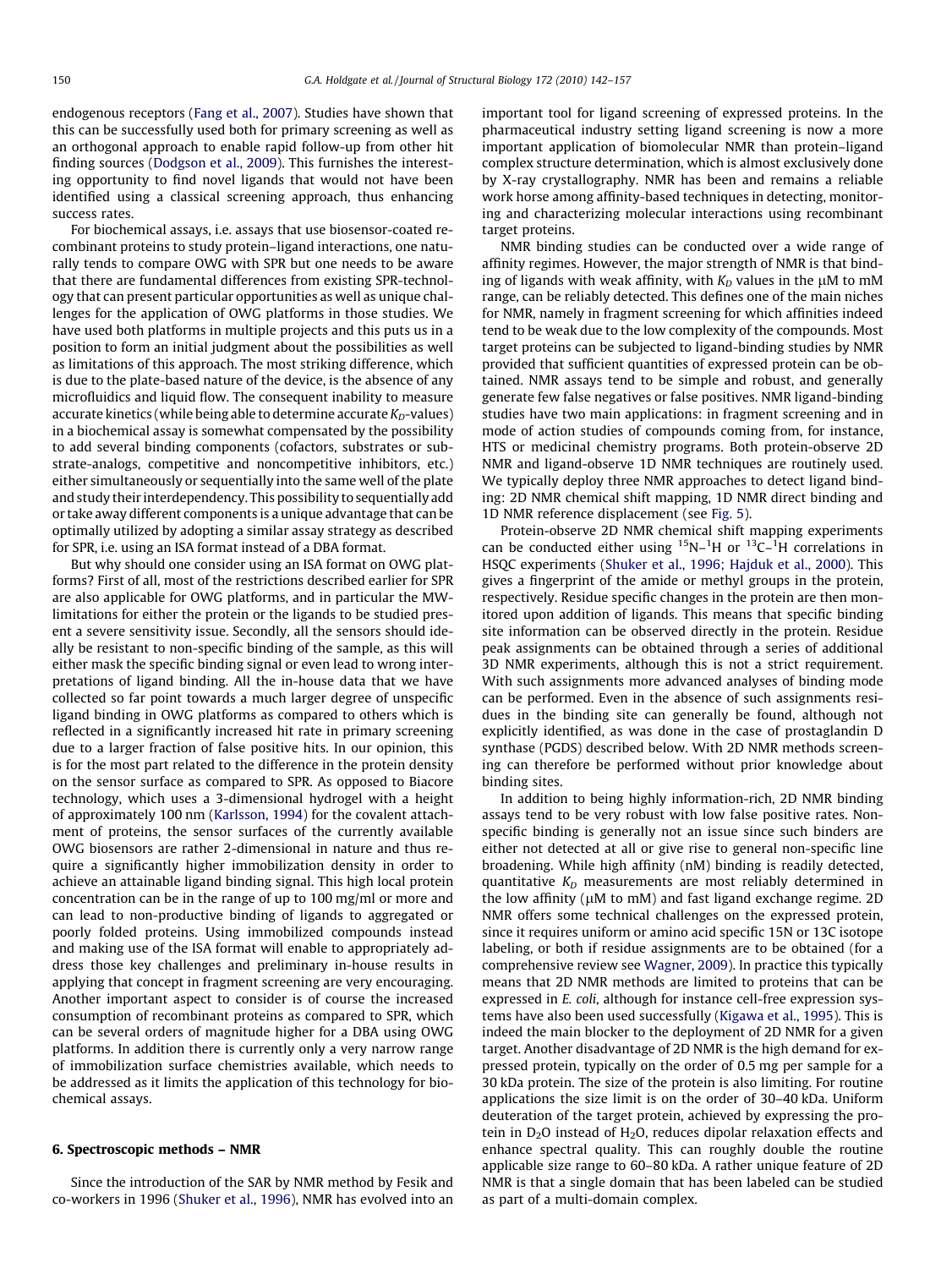<span id="page-9-0"></span>

Fig. 5. NMR binding assays. (A) 2D NMR chemical shift mapping experiment showing spectrum of ligand bound form in red on top of spectrum of apo protein in black, with residue assignments shown in small rectangle. (B) 1D NMR direct binding experiment. Ligand signals are observed directly (top blue spectrum) with reduction of intensity upon binding to protein (middle red spectrum), followed by regained intensity upon displacement by high affinity ligand (bottom green spectrum). (C) 1D NMR reference displacement experiment. Different levels of displacement of signal from reference ligand with twelve different ligand additions. The blank (DMSO) addition, far left, and high affinity ligand addition, second from left, define minimum and maximum displacement, respectively.

The most common ligand-observe 1D NMR techniques are waterLOGSY, saturation transfer difference (STD), and T1 $\rho$  and T2 filtered experiments ([Dalvit et al., 2000; Mayer and Meyer, 1999;](#page-14-0) [Hajduk et al., 1997\)](#page-14-0). Generally <sup>1</sup>H detection is used for 1D NMR but other nuclei such as <sup>19</sup>F may also be used ([Dalvit et al.,](#page-14-0) [2003](#page-14-0)). 1D NMR techniques are unique in that the ligand signals are observed directly, which results in a built-in quality control and solubility measure for the ligands under investigation. Another major advantage is that a robust ligand binding assay can be set up for most protein targets given that sufficient quantities have been expressed. Protein consumption varies with set-up but is on the order of 10–50 µg per sample for a typical 30 kDa protein. The protein material can be derived from bacteria, as well as more complex sources such as insect and mammalian cells. There is no limit to protein size. In fact, it is actually advantageous to use larger proteins due to the increased relaxation effects, which in turn result in magnified ligand binding effects. 1D NMR techniques are generally not adversely affected by the various tags and fusion proteins used to increase protein expression and solubilization, although non-specific ligand binding interactions may then become more pronounced. In the case of BACE described in the SPR-section, expression with the C-terminal fusion with the Fc part of human IgG1, actually meant that screening could be performed with very low protein concentrations  $(3 \mu M)$ .

1D NMR screening can be run either in direct binding mode where putative binding of each individual ligand is observed directly, or by monitoring the modulation in binding of an established reference ligand, sometimes referred to as spy molecule or reporter, upon the addition of ligands of interest. Both approaches rely on competition with a ligand that is known to bind to a site of interest, in order to establish that the binding interaction is indeed specific and to a distinct site [\(Dalvit et al., 2002a,b; Jahnke et al., 2002; Sir](#page-14-0)[iwardena et al., 2002](#page-14-0)). The direct binding approach is quite unique among affinity-based methods in that significant binding effects are observed even at ligand concentrations much below the  $K_D$ . This in turn means the ligand solubility becomes less of an issue, which can be of major importance when analyzing the output from, for instance, an HTS. In direct binding experiments, the magnitude of binding effects is non-linear, which makes it difficult to extract  $K_D$ values from such experiments. Simply observing binding effects in a 1D NMR experiments without any sort of competition is not recommended as binding effects are highly dependent on the nature of the ligand, particularly in terms of lipophilicity. Such an assay set-up would run the risk of simply measuring non-specific interactions. Certain expressed proteins are particularly sticky and prone to such effects. In addition, the magnitude of the binding effects decrease when the binding approaches the high affinity (nM) and slow ligand exchange regime. This is a major limitation of the 1D NMR direct binding approach, and could potentially lead to false negatives. In contrast, reference displacement experiments are not subject to such affinity limitations and the accompanying potential for false negatives.  $K_D$  values for competing ligands can be determined readily, given that the  $K_D$  of the reference is known [\(Dalvit et al., 2002a;](#page-14-0) [Wang, 1995](#page-14-0)). A drawback of both competition approaches is of course that some prior knowledge of ligands is required. However, even in the absence of known small molecule ligands these experiments can be informative. Competing ligands could comprise of, for instance, interacting protein domains. Cross-wise competition of novel identified ligands can also be used. First the binding of one ligand is observed, a second binding ligand is then added to see if binding of the first ligand is perturbed. The reversed experiment is then performed and if any competition between the two ligands is observed then the binding is most likely to a distinct site.

Advances such as cryoprobe technology and advanced robotics systems ([Folmer and Fetzer, 2004](#page-14-0)) have increased sensitivity and throughput of NMR over the past decade. Thousands of compounds may be screened against a given target protein in a relatively short time period. Yet even with efficient robotics that prepare samples fresh and make measurements in a fully automated fashion the throughput for NMR screening is modest compared to HTS. Screening of mixtures is routinely done and offers way to increase throughput significantly. In 1D NMR direct binding experiments mixtures can be screened without subsequent deconvolution, provided that reference spectra for the ligands in the mixture have been recorded. Both 2D NMR screening and 1D NMR reference displacement screening requires deconvolution to identify putative hits in a mixture. This can be done in several ways, for instance by the subsequent addition of each component of the mixture until the hit has been identified. In general terms when using mixtures, hundreds of compounds can be screened per day, which means that a full NMR screen of 3000–4000 compounds generally takes anywhere from a few days to several weeks depending on screening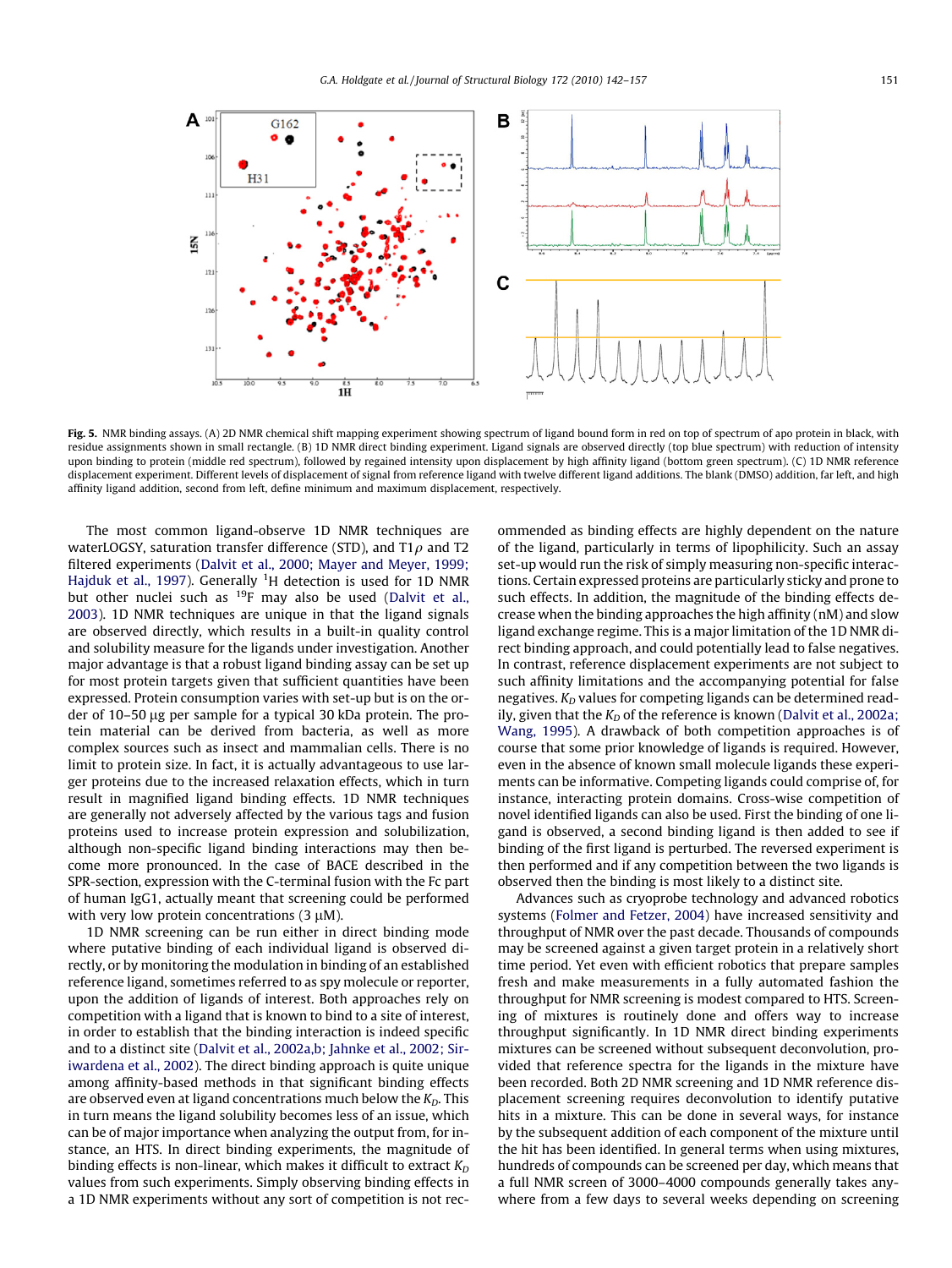mode. Data analysis of either 1D or 2 NMR screening data is straight forward and can be done with standard NMR software. However, semi-automated solutions may be beneficial when dealing with large quantities of data. Screening libraries are generally divided into general sets and target specific sets based on prior knowledge about the protein structure and/or known ligands. A typical NMR screen will encompass 500–4000 fragments. In order to perform a 1D NMR screen typically at least 10 mg of expressed protein is required. Typical conditions are  $1-10 \mu$ M protein and 30–1000  $\mu$ M ligand depending on which experimental method is used, but ligand concentration may be even higher with the reference displacement method. A 2D NMR screen typically requires at least 50 mg of isotope labeled protein, sometimes significantly more. Typical conditions are 50  $\mu$ M protein and 400–1000  $\mu$ M ligand. In some cases it may be possible to reduce protein consumption by recycling the protein, provided that the protein is sufficiently stable over time. NMR screening can be conducted over wide range of buffer conditions. Although many buffer components, as well as DMSO, give rise to NMR signals, these are either not observed in the NMR spectrum, as is the case with 2D NMR, or can be suppressed during 1D NMR experiments. Many buffer components are also available in deuterated form, making them NMR-silent.

A rather unique niche for NMR screening is the ability to identify binders to a second adjacent site once binders to a primary site have been identified. A major challenge to such experiments is that the affinity for a second site tends to be very weak. Furthermore, it may be difficult to distinguish second site binding from binding to the primary site. There are NMR methods that cope with both of these challenges. Inter-ligand NOE measurements can be used to screen for binders adjacent to an identified binder [\(Li et al.,](#page-14-0) [1999\)](#page-14-0). Another approach is to chemically link a spin-label to an identified binder. Only ligands binding simultaneously to the spin-labeled compound are identified in regular 1D NMR screening experiments ([Jahnke et al., 2001\)](#page-14-0).

The recent example of prostaglandin D synthase (PGDS) illustrates how NMR screening can be used to drive a fragment-based lead generation campaign ([Hohwy et al., 2008\)](#page-14-0). The modest size of the protein (23 kDa) and the fact that it could be produced from E. coli routinely yielding up to 75 mg/l, made this target readily amenable to 2D NMR. This approach was also particularly suitable due to the lack of high affinity reference compounds at start of the campaign, and allowed for the exploration of alternative binding sites to the substrate binding pocket. Chemical sift assignments were not obtained but HSQC peaks corresponding to residues in or near the active site could readily be identified when reference compounds were added. Initially a set of 2500 fragments, 450 from a targeted set and 2000 general fragments, was screened. Compounds were screened in mixtures of 12 at 400  $\mu$ M with 100  $\mu$ M of 15 N-labeled PGDS, giving a  $K_D$  cut-off of roughly 500  $\mu$ M. The primary screen was effectively completed in 9 days. This resulted to the identification of 24 primary hits (a 1% hit rate), which were subjected to  $K_D$  determination in the NMR assay, with affinities in the range of  $K_D$  50–500 µM. X-ray structure determination of protein–ligand complexes with the hits enabled a hit optimization process whereby increasingly more potent inhibitors from our compound collection were identified. Two iterative cycles of analog screening were carried out, comprising NMR screening, molecular modeling, X-ray crystallography, and in vitro biochemical testing for PGDS glutathione-S-transferase activity. Nine high-resolution PGDS complex structures were determined and 300 hit analogs were tested in total, resulting in a detailed pharmacophore model. This rational drug design procedure culminated in the discovery of 24 compounds with an  $IC_{50}$  below 1  $\mu$ M in the *in vitro* biochemical assay. The best inhibitor ( $IC_{50} = 21$  nM) is one of the most potent inhibitors of PGDS described to date with an excellent ligand efficiency of 0.65 kcal mol $^{-1}$  per heavy atom.

The example of BACE-1 discussed earlier ([Geschwindner et al.,](#page-14-0) [2007; Edwards et al., 2007\)](#page-14-0) illustrates another effective application of NMR in fragment screening. A set of 2000 general fragments were screened using 1D NMR waterLOGSY competition experiments. Compounds were screened in mixtures of six at 300  $\mu$ M each with  $3-5 \mu M$  BACE, resulting in a hit rate of 0.5%. One of the primary hits, an isocytosine, that gave a  $K_D$  of 4.5 mM in the SPR assay was investigated further. Initial fragment SAR could be generated using related analogs available from our compound collection. The magnitude of the displacement effects observed in the waterLOGSY experiments correlated very well with the singlepoint SPR measurements. This example illustrates nicely how the two orthogonal affinity screening methods complemented each other and increased confidence in the results. Combining multiple affinity-based methods is indeed a common way to guide the evolution and design of fragments, until affinity has improved sufficiently such that activity can be measured in conventional biochemical and cell-based assays.

## 7. Spectrometric methods – MS

The application of mass spectrometry to ligand screening has developed in a number of directions over the past 20 years. Advances in both instrumentation and techniques have broadened the scope of MS such that protein–ligand binding affinities, binding site information, and even induced conformational shifts can be studied. The diversity of MS methods encompasses many widely varying approaches that cannot be satisfactorily addressed within the scope of this review. Our intention is to briefly outline the principles of MS techniques, focusing attention on the relative merits and disadvantages in the context of ligand screening and analysis, rather than MS instrumentation or experimental detail. We have made an attempt to bias the article towards what we subjectively perceive to be the more relevant MS strategies offering potential for screening, while acknowledging that this categorization is in itself an area open for discussion and debate.

MS methods for ligand study may be loosely grouped into four basic approaches: (1) direct detection/identification of the ligand, (2) detection of the protein:ligand complex, (3) analysis of the ligand binding site and in the case of an enzymatic assay, ligands may be identified indirectly by monitoring substrate or reaction product concentration (4).

The first of these four categories itself encompasses a number of discrete techniques that share a common principle, whereas the latter three approaches are more easily defined.

#### 7.1. Direct detection of ligand

The first and most highly populated group of techniques is characterized by MS analysis of the ligand itself. MS analysis of small organic molecules is well-established, routine technology. One clear strength of MS data in ligand detection is that hits can be identified by mass (or by mass fragmentation signature with MS/MS) from a mixture of candidate compounds. The novel part of these techniques is derived from the initial separation of ligands from nonbinding compounds prior to the MS analysis step, and has been tackled in different ways via size exclusion chromatography using either centrifugation or liquid chromatography, ultrafiltration, equilibrium dialysis, frontal affinity chromatography and ligand quantitation. The first four of these approaches are better suited to LC–ESI-MS analysis since LC or ionization parameters can be adjusted to promote protein denaturation thereby releasing bound ligand prior to MS detection. In the case of the latter two techniques, the analysis relies only on detection of free ligand in solution and is amenable to a wider range of ionization mechanisms.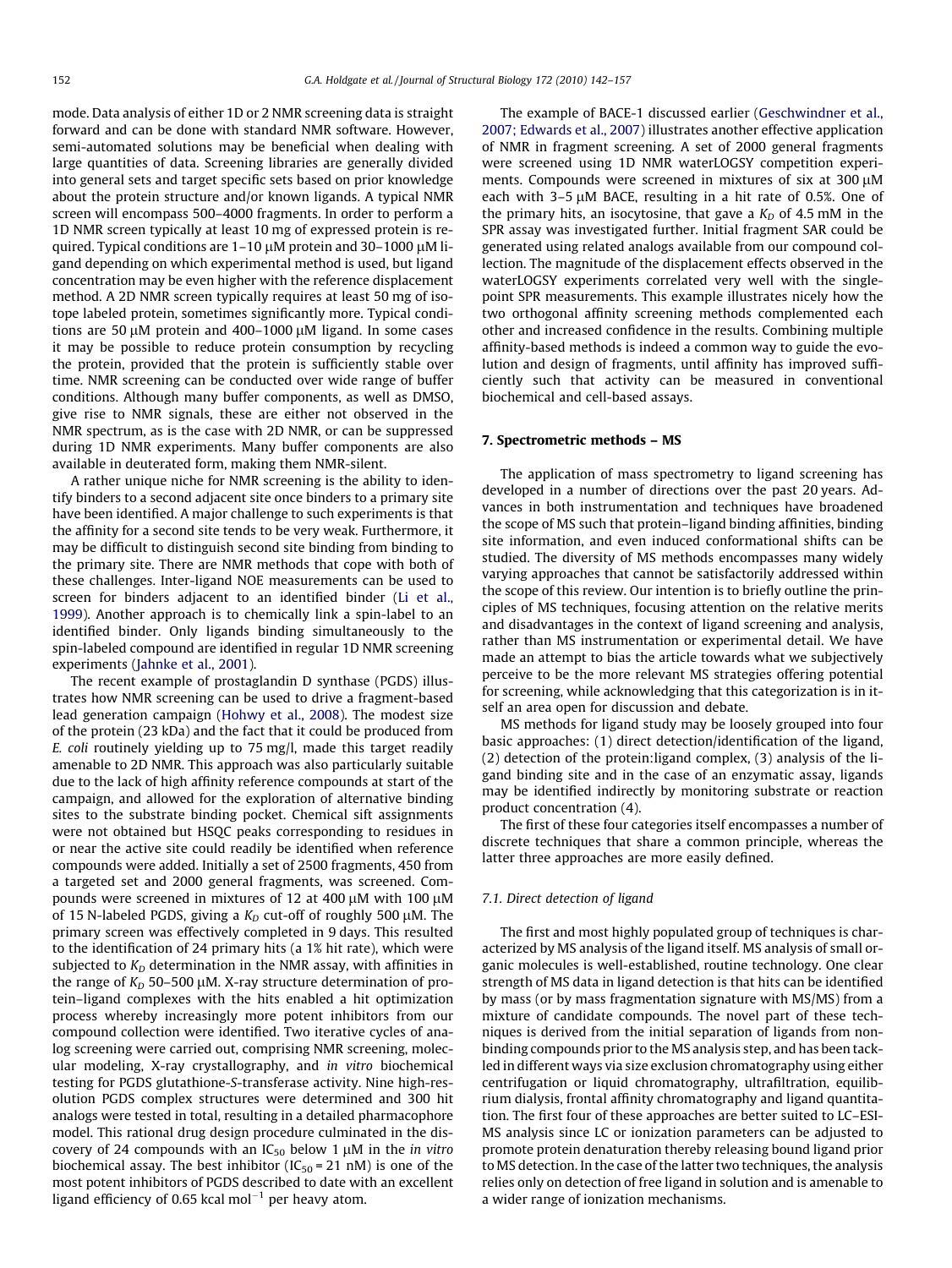For size exclusion based separations, target protein is incubated with one or a mixture of potential ligands before chromatography facilitated by either centrifugation or an LC pump ([Annis et al.,](#page-13-0) [2007; Siegel, 2007](#page-13-0)). In both cases the chromatographic step rapidly separates unbound small molecules from ligands bound to the target protein. The latter are analyzed and identified by LC–ESI-MS. Naturally these two subtly different approaches share a number of pre-requisites, advantages and drawbacks. A relatively pure source of target protein must be available, since the presence of significant quantities of contaminating proteins will lead to an unnecessarily high level of false positives. The size exclusion approach is amenable to higher throughput screening by virtue of its ability to deal with incubations with multiple compounds, and this is a parameter which heavily influences the consumption of target protein per compound tested. The centrifugation-based separation can be performed in a 96-column well plate format, the consumable hardware for which is commercially available (e.g. Pierce Zeba 96-well Spin Desalting Plates, Thermo Fisher Scientific, Rockford IL USA).

Owing to the simplicity of the read-out, assay development is minimal when compared to more conventional screening methods. Size exclusion chromatography has excellent compatibility with incubation buffer components. Ligand binding affinity estimations can be made via saturation titration experiments, though in practical terms this becomes difficult when the binding affinity becomes weaker ( $K_d \ge 20 \mu$ M; [Siegel, 2007\)](#page-15-0). This binding affinity restriction probably also represents the practical limit for ligand detection, making size exclusion approaches unsuitable for fragment screening. However, it has been amply demonstrated that these size exclusion/MS approaches can be effective and are established methods for drug discovery screening ([Siegel et al., 1998;](#page-15-0) [Muckenschnabel et al., 2004; Blom et al., 1999; Annis et al., 2004\)](#page-15-0).

Using ultrafiltration the target protein is incubated with potential ligands, typically subsets from combinatorial libraries. Post incubation the sample is concentrated in a centrifugal device fitted with a semi-permeable membrane. The sample is treated to two successive rounds of dilution and concentration, such that unbound compound able to pass through the membrane will become diluted to an insignificant concentration. Bound ligands are retained in the protein-containing sample, and are identified by LC–ESI-MS. The implementation of this screening technique has been demonstrated as part of a drug discovery process ([Comess](#page-14-0) [et al., 2006; Wendt et al., 2007](#page-14-0)), and shares similarities with size exclusion chromatography in its applicability and capabilities. Again, throughput and protein consumption depend largely on the number of compounds used per incubation. Ultrafiltration is also compatible with a wide range of incubation buffer components, and assay development is straightforward. The limit of ligand binding affinity detectable by this method is considered to be  $\sim$ 10 µM, and K<sub>d</sub> estimations are possible by analyzing filtrate samples in addition to the protein-containing sample ([Cloutier](#page-13-0) [and Comess, 2007](#page-13-0)).

Equilibrium dialysis (ED) entails an alternative use of the semipermeable membrane, in which compound mixtures are allowed to fully equilibrate between two chambers separated by a membrane, one chamber of which contains target protein. The contents of each pair of chambers are analyzed quantitatively by LC–ESI-MS; bound ligands should be identifiable by a bias in concentration towards the protein-containing chamber [\(Wan and Rehngren,](#page-15-0) [2006](#page-15-0)). ED has the advantages that it has good compatibility with a wide range of buffer components and requires no modifications to the protein, simplifying assay development. However, protein consumption will be high and throughput relatively low unless large combinatorial compound libraries are used.

Frontal affinity chromatography is a fundamentally different approach in which the target protein is immobilized onto a liquid chromatography column bed. Compounds are injected and detected post column by ESI-MS; modulation in retention volume indicating a degree of binding to the column enables ligands to be identified ([Chan et al., 2003](#page-13-0)). The introduction of known ligands into the system allows competition experiments for the estimation of binding affinity of a second ligand. This technique has been shown suitable to produce more refined, lower throughput data such as ligand ranking [\(Chan et al., 2007\)](#page-13-0). FAC has been implemented as a form of high-throughput screening with the use of combinatorial compound libraries ([Ng et al., 2005\)](#page-14-0), but is not widely regarded as a universally applicable screening technique due to the unpredictable step of protein immobilization. This step can be time-consuming and lead to a relatively high requirement for target protein, and depending on the form of implementation, the chromatography step is not necessarily compatible with the full range of buffer components.

The final category of direct ligand quantitation covers a wide spectrum of potential assay formats in which the utilization of MS for the final quantitation seems relatively incidental. It is a broad topic that has been fully discussed in another publication ([Höfner et al., 2007](#page-14-0)), from which this article cites a number of references and is recommended as a further source of information regarding all uses of MS in ligand study or screening. A central theme among the possible assay formats is to incubate compounds with target protein, separate the protein (e.g. by precipitation), and monitor the modulation in free (non-bound) compound concentration by quantitative MS. Alternatively, the separated protein fraction may be treated to release bound ligand, and this may be detected quantitatively by MS. Variations in experimental design include competition experiments using known ligands, which provides binding affinity data. The technique does not lend itself to the use of combinatorial compound libraries which has a negative effect on throughput, and a greater cost in the amount of target protein consumed.

## 7.2. Detection of protein–ligand complex

A relatively recent enhancement of electrospray ionization (and nanoelectrospray ionization) has been the development of robust systems that allow folded proteins (or multi-subunit assemblies) to be ionized without disrupting tertiary or quaternary structure ([Ashcroft, 2005; Tito et al., 2000](#page-13-0)). There is evidence to suggest that alterations to protein structure due to desolvation under vacuum can be sufficiently subtle that the use of mass spectrometry to study intra- and intermolecular interactions is valid ([Patriksson](#page-15-0) [and Marklund, 2007\)](#page-15-0). This technique (sometimes referred to as 'native mass spectrometry' [\(van den Heuvel and Heck, 2004\)](#page-15-0) was found capable of identifying and studying noncovalent protein ligand complexes under near-physiological conditions [\(Daniel](#page-14-0) [et al., 2002; Heck, 2008](#page-14-0)). The concept of using native MS as means of screening for ligands is well documented [\(Hofstadler and San](#page-14-0)[nes-Lowery, 2007; Vivat Hannah et al., 2010\)](#page-14-0) and has been suggested as a viable approach for the more challenging task of screening fragment compounds [\(Erlanson et al., 2004\)](#page-14-0).

Typically, the protein concentration required for native MS tends to be in the region of  $\sim$ 10 µM. In addition, the practical limit in employing combinatorial libraries has been found to be limited, particularly if weaker ligands are to be identified. When individual incubation volumes are taken into account, all these factors mean that native MS is not easily employed in high-throughput screening due to the amount of highly purified target protein required (author's own findings, unpublished data). However, native MS's ability to identify relatively weak interactions [\(Swayze et al.,](#page-15-0) [2002](#page-15-0)) together with the relatively small size of fragment compound libraries mean that native MS has potential for fragment compound screening.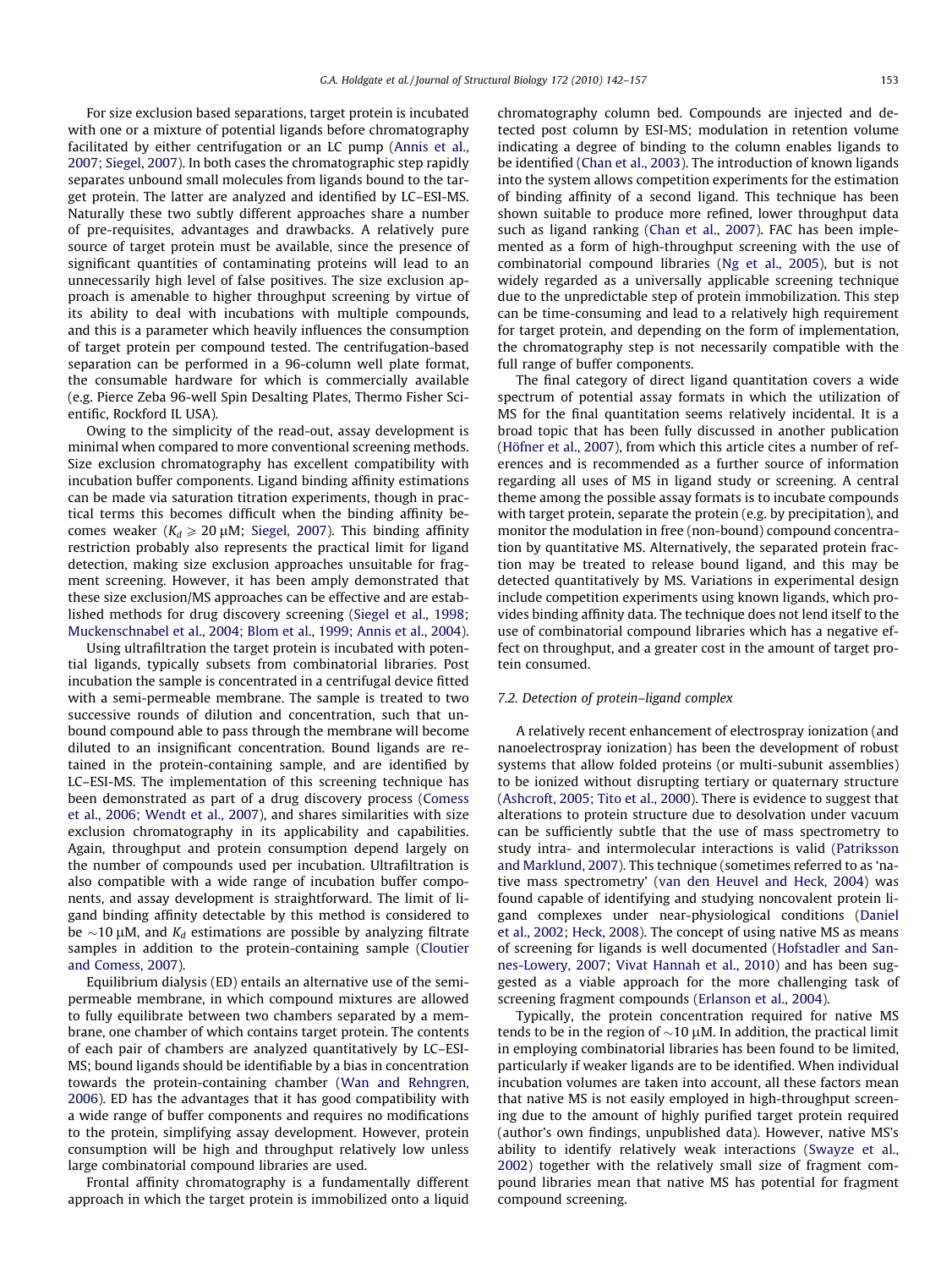A future direction for small molecule ligand study by native MS is in the use of ion mobility spectrometry coupled to mass spectrometry (IMS-MS). This configuration of instrument enables an ion's average cross-sectional area to be estimated along with its mass. This allows discrete conformations of a given protein to be differentiated ([Smith et al., 2007\)](#page-15-0), and where a ligand induces a specific conformational shift, it may be possible to characterize the ligand binding mode as a result of the conformational shift identified.

The tethering concept requires the target protein to have an accessible cysteine residue on its surface, and ideally, close to a known site of potential ligand binding (either a naturally occurring cysteine or an artificially introduced mutation). The technique utilizes compound libraries in which members all contain a thiol group (typically, relatively low-molecular weight compounds often referred to as fragments) and a low concentration of a reducing agent, such that binding of fragments via a disulfide bond is reversible. However, if the fragment has some affinity for binding to the protein in addition to the disulfide bond, this will stabilize the protein-fragment conjugate to allow detection and identification by MS. Fragments can subsequently be elaborated or combined with one another to yield higher affinity ligands [\(Erlanson et al.,](#page-14-0) [2004\)](#page-14-0). As a consequence of the specific modifications to the target protein that may be necessary, and also of the specialized compound library required, developing this form of assay requires significant effort. While not being amenable to high-throughput screening, tethering is ideally suited to fragment screening [\(Cancil](#page-13-0)[la et al., 2008](#page-13-0)).

#### 7.3. Analysis of the ligand binding site

When a protein is exposed to an environment of  $D_2O$  solvent, the backbone amide hydrogen atoms tend to exchange to deuterium at a rate that depends on their individual environments. The presence of a ligand bound to the protein can offer a level of protection from the solvent and therefore slow the rate of H/D exchange for the backbone amides at its binding site. This difference in H/D exchange (between ligand-bound and ligand-free samples of protein) is detectable by mass spectrometry, and the concept has been used to design different variations of experiment. One of the more prominent is the use of enzymatic digestion post deuterium exchange to fragment the target protein, and to identify the peptide(s) whose deuterium exchange mass shift is affected by pre-incubation with ligand (prior to H/D exchange and digestion). This latter technique allows the site of ligand binding to be mapped with considerable precision ([Chalmers et al., 2006](#page-13-0)). Protein consumption is high and experiments tend to be designed with single ligands, making this technique much more suited to ligand characterization than screening. The sizeable topic of H/D exchange is discussed much more fully elsewhere [\(Zhu et al., 2007; Hamuro](#page-15-0) [et al., 2007\)](#page-15-0).

#### 7.4. Enzymatic assay/MS

The principle behind this approach can be readily appreciated. Briefly, an enzymatic process in which a substrate is converted into a product can be monitored by measuring the concentrations of substrate, product, or both. When screening compounds in an enzymatic assay, these may modulate substrate/product concentrations and thereby identify potential inhibitory (or effector) ligands. In this approach the use of MS is merely the means of quantitatively monitoring those concentrations. It does, however, have the advantage that the use of fluorescent labels, radioactive isotopes, or other labeling systems are not required for assay development. This screening technology is established and commercially available [\(Jonas et al., 2009](#page-14-0)). The potential for highthroughput screening with this technology is clearly good, although the rate of consumption of target protein will depend on whether the screen incubates with individual compounds or combinatorial libraries. However, both approaches will use catalytic amounts of enzyme, which may be advantageous compared to the other biophysical methods exemplified in this review. Compatibility with buffer components may not be as flexible as other techniques, but ligand activity measurements can clearly be made using this approach.

Table 1 provides a superficial summary of each the MS approaches in the context of ligand screening/analysis, but is necessarily subjective and open to debate. In particular, combinatorial compound libraries that are commonly applied to these techniques greatly affect both the throughput potential and the consumption of protein. The column designating potential for  $K_D$  estimation could also be a contentious subject; some techniques require much more effort or consume much greater quantities of protein than others to achieve a similar quality of affinity estimation. However, in compiling the table, an attempt was made to reflect the manner in which the techniques have been implemented in published literature.

## 8. Summary and future perspectives

The biophysical methods and approaches described here have become a widely accepted and well-implemented tool-box that allow for a detailed interrogation of protein–ligand interaction. If selected carefully they can provide a set of highly complementary but unique data that enlights the protein–ligand interaction from multiple viewpoints. The value of applying orthogonal methods

#### Table 1

Summary of important parameters to be considered for ligand screening and analysis for the different MS approaches.

| Technique                          | Throughput   | Consumption of<br>target protein           | Covalent modifications<br>tags immobilization | Compatibility<br>with cofactors.<br>salts, metals etc. | Ligand<br>identification | $K_D$ estimation | Fragment screening<br>compatibility |
|------------------------------------|--------------|--------------------------------------------|-----------------------------------------------|--------------------------------------------------------|--------------------------|------------------|-------------------------------------|
| SEC/centrifugation                 | Excellent    | Intermediate                               | None                                          | Excellent                                              | Yes                      | Intermediate     | Poor                                |
| SEC/LC driven                      | Good         | Low                                        | None                                          | Excellent                                              | Yes                      | Intermediate     | Poor                                |
| <b>Ultrafiltration</b>             | Good         | Low                                        | None                                          | Excellent                                              | Yes                      | Intermediate     | Poor                                |
| Equilibrium dialysis               | Poor         | Intermediate to high                       | None                                          | Excellent                                              | Yes                      | Good             | Poor                                |
| Frontal affinity<br>chromatography | Poor         | Intermediate to high                       | Immobilization                                | Intermediate                                           | Yes                      | Good             | Poor                                |
| Ligand quantitation                | Good         | High                                       | None                                          | Good                                                   | Yes                      | Good             | Poor                                |
| Native MS                          | Intermediate | Low                                        | None                                          | Very poor                                              | Partial                  | Good             | Intermediate/good                   |
| Tethering                          | Intermediate | Intermediate                               | Introduction of<br>surface cysteines          | Good                                                   | Yes                      | N <sub>0</sub>   | Excellent                           |
| Deuterium exchange/MS              | Very poor    | High                                       | None                                          | Good                                                   | N <sub>0</sub>           | Poor             | Poor                                |
| Enzymatic assay/MS<br>readout      | Excellent    | Target and screening<br>strategy dependent | Variable                                      | Poor                                                   | N <sub>o</sub>           | Good             | Poor                                |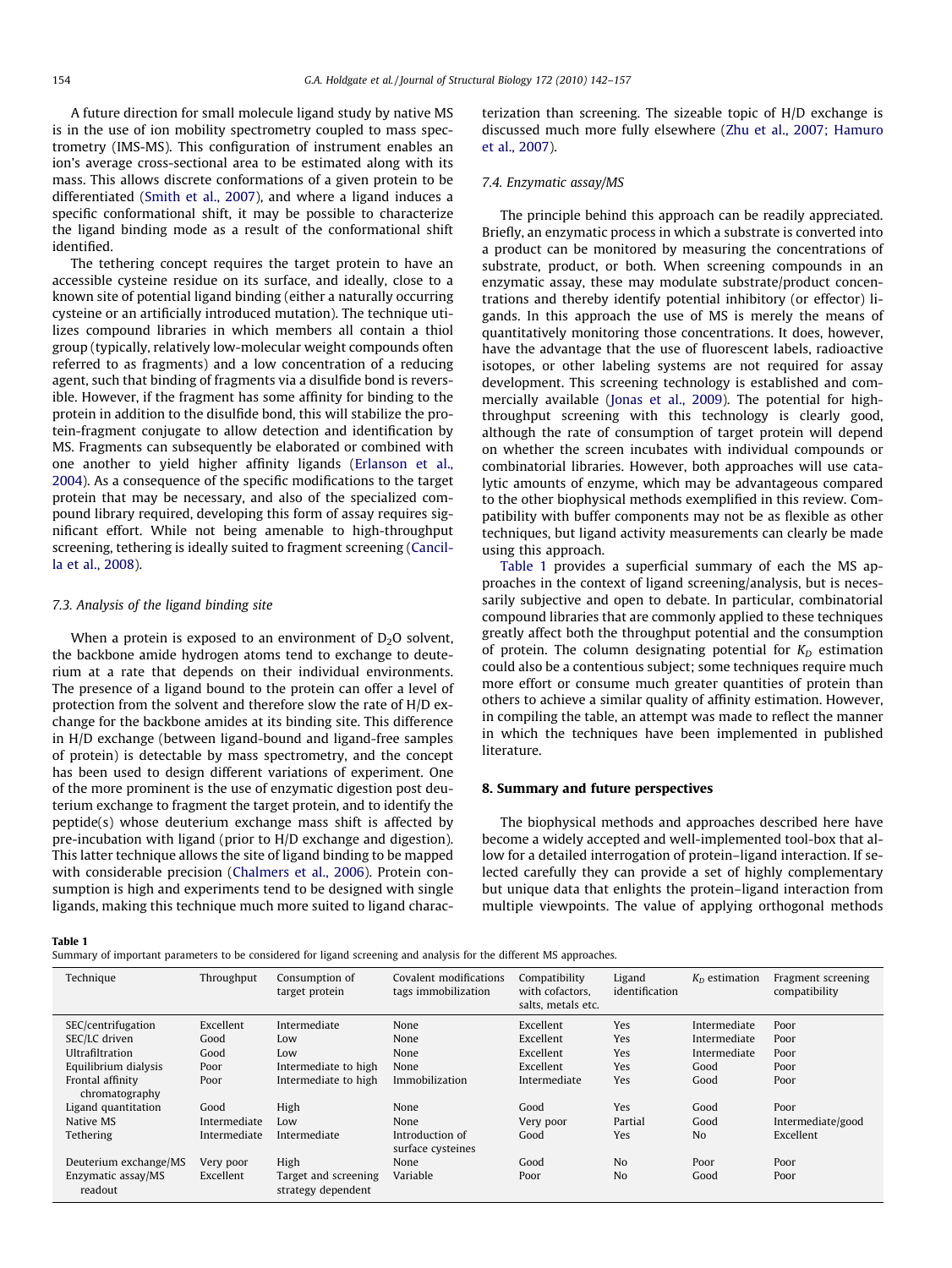<span id="page-13-0"></span>can been easily envisaged via the exclusion of model system inherent artifacts, as some of those technologies can provide a more integrative response including multiple effects like, e.g. ITC. The versatility of the available technology platforms is making a critical contribution to the full mechanistic understanding of ligand binding by making use of the unique strengths that each of those biophysical methods provide and will in some cases even serve as an enabling approach in the screening for novel ligands, e.g. in fragment-based lead generation.

Furthermore one can not underestimate the high value of some of the described biophysical methods for the quality control of recombinant proteins that are subsequently used for biophysical screening and/or in structural studies. A thorough investigation using preferably a combination of different biophysical methods will provide confidence in the reagents and will ensure that specific and relevant results are obtained. Very often the production of recombinant protein is primarily focusing on increasing the amount of soluble target protein and sometimes lacks the proof of functionality early in that optimization process. As an example, biophysical tools like ITC or Biacore ISA can be used to assess the functionality by simultaneously determining the ligand binding capability and capacity. A comparison of the stoichiometry obtained by ITC with the known number of binding sites allows estimation of the proportion of functional protein. If the protein concentration that is used in the Biacore ISA is higher than the  $K_D$  value of the test ligand (meaning it is above the tight binding limit), an estimate of functional protein concentration can be obtained as well. Additionally, some of these methods can be very effectively applied during the optimization of recombinant protein production and/or protein storage conditions. As an example, measuring the thermodynamic stability using thermal shift assays is very suitable for quickly optimizing reagent buffer conditions for long-term protein storage or for identifying an appropriate protein construct to be moved forward into large-scale production.

The recent technology development as well as method expansion, the significant reduction of reagent consumption as well as the availability of high throughput biophysical platforms have positioned them very well in the drug discovery process, where those biophysical parameters can and will be used to optimally drive the rational design of novel, improved lead compounds. An important aspect in that process is the understanding of the biological relevance of those parameters and how those link to improved efficacy and we still have some way to go in order to unleash the full potential of all the data for drug discovery. There is the associated risk that the identified binders will not display the desired activity, in particular if not great care has been taken in producing a biologically relevant protein construct or if the protein structure is compromised in any way during the binding process. The use of OWG in cell-applications can serve as a tool that helps bridging that gap between in vitro and in vivo, as many of the systems that are studied by affinity-based methods are intentionally artificial and simplistic in nature due to the applicability of many orthogonal methods and the clear linkage between actions and responses. Also other affinity-based technologies are having their play that have not been covered in this review, but it is imperative to make a careful technology choice based on the type of information that is required as well as the limitations that are set by the system to be studied. The use of some of those technologies can be severely constrained to a small number of high-value measurements so increasing the throughput and minimizing the protein consumption have become a continuous trend within the industry. For example recent efforts in thermodynamic approaches using enthalpy arrays are holding some promise to apply the concept of thermodynamic profiling onto a wider range of biomolecular interactions and systems ([Recht et al., 2008](#page-15-0)). Also some of the key limitations of optical methods that relate to the requirements for immobilization as well as the sensitivity limit can be hopefully addressed in the near future by techniques that allow for the exact measurement of refractive index changes in free-solution irrespective of the size of the protein–ligand complex. Back-scattering interferometry can display such an opportunity as it is capable to provide a label-free, homogenous and mass-independent detection in free-solution with much lower requirements on sample quantity and purity (Bornhop et al., 2007). This could open up for biophysical studies on systems that are currently not amenable for small molecule ligand-binding studies using currently implemented affinity-based technologies. So the future looks bright for the application of affinity-based technologies in drug discovery as well as recombinant protein quality control and it is expected that the impact and scope of those methodologies will significantly grow over the next couple of years.

#### Acknowledgments

The authors did not receive any financial contributions or writing assistance for the production of this manuscript and declare no competing interests in the writing of this review. We would like to thank Tomas Lundqvist and Alex Breeze for critical feedback on the content and form of this manuscript and all the researchers whose work has been well documented and published so we could get inspired to conduct our studies as well as writing this manuscript. We would further like to thank SRU Biosystems for the provision of [Fig. 4.](#page-7-0)

## References

- Albert, J.S., Blomberg, N., Breeze, A.L., Brown, A.J., Burrows, J.N., Edwards, P.D., et al., 2007. An integrated approach to fragment-based lead generation: philosophy, strategy and case studies from AstraZeneca's drug discovery programmes. Curr. Top. Med. Chem. 7, 1600–1629.
- Annis, D.A., Athanasopoulos, J., Curran, P.J., Felsch, J.S., Kalghatgi, K., Lee, W.H., et al., 2004. An affinity selection–mass spectrometry method for the identification of small molecule ligands from self-encoded combinatorial libraries: discovery of a novel antagonist of E. coli dihydrofolate reductase. Int. J. Mass Spectrom. 238, 77–83.
- Annis, A., Chuang, C., Nazef, N., 2007. ALIS: an affinity selection-mass spectrometry system for the discovery and characterization of protein–ligand interactions. In: Wanner, K.T., Höfner, G. (Eds.), Mass Spectrometry in Medicinal Chemistry, first ed. Wiley-VCH Verlag GmbH & Co KGaA, pp. 121–156.
- Ashcroft, A.E., 2005. Recent developments in electrospray ionisation mass spectrometry: noncovalently bound protein complexes. Nat. Prod. Rep. 22, 452–464.
- Bjelic, S., Jelesarov, I., 2007. A survey of the year 2007 literature on applications of isothermal titration calorimetry [Review]. J. Mol. Recognit. 21, 289–311.
- Blom, K.F., Larsen, B.S., McEwen, C.N., 1999. Determining affinity-selected ligands and estimating binding affinities by online size exclusion chromatography/ liquid chromatography–mass spectrometry. J. Comb. Chem. 1, 82–90.
- Bommarius, A.S., Broering, J.M., Chaparro-Riggers, J.F., Polizzi, K.M., 2006. Highthroughput screening for enhanced protein stability. Curr. Opin. Biotechnol. 17, 606–610.
- Bornhop, D.J., Latham, J.C., Kussrow, A., Markov, D.A., Jones, R.D., Sorensen, H.S., 2007. Free-solution, label-free molecular interactions studied by backscattering interferometry. Science 317, 1732–1736.
- Cancilla, M.T., He, M.M., Viswanathan, N., Simmons, R.L., Taylor, M., Fung, A.D., et al., 2008. Discovery of an Aurora kinase inhibitor through site-specific dynamic combinatorial chemistry. Bioorg. Med. Chem. Lett. 18, 3978–3981.
- Carver, T.E., Bordeau, B., Cummings, M.D., Petrella, E.C., Pucci, M.J., Zawadzke, L.E., et al., 2005. Decrypting the biochemical function of an essential gene from Streptococcus pneumoniae using ThermoFluor (R) technology. J. Biol. Chem. 280, 11704–11712.
- Chalmers, M.J., Busby, S.A., Pascal, B.D., He, Y., Hendrickson, C.L., Marshall, A.G., et al., 2006. Probing protein ligand interactions by automated hydrogen/ deuterium exchange mass spectrometry. Anal. Chem. 78, 1005–1014.
- Chan, N.W., Lewis, D.F., Rosner, P.J., Kelly, M.A., Schriemer, D.C., 2003. Frontal affinity chromatography–mass spectrometry assay technology for multiple stages of drug discovery: applications of a chromatographic biosensor. Anal. Biochem. 319, 1–12.
- Chan, N., Lewis, D., Kelly, M., Ng, E.S.M., Schriemer, D.C., 2007. Frontal affinity chromatography–mass spectrometry for ligand discovery and characterization. In: Wanner, K.T., Höfner, G. (Eds.), Mass Spectrometry in Medicinal Chemistry, first ed. Wiley-VCH Verlag GmbH & Co KGaA, pp. 217–246.
- Cloutier, T.E., Comess, K.M., 2007. Library screening using ultrafiltration and mass spectrometry. In: Wanner, K.T., Höfner, G. (Eds.), Mass Spectrometry in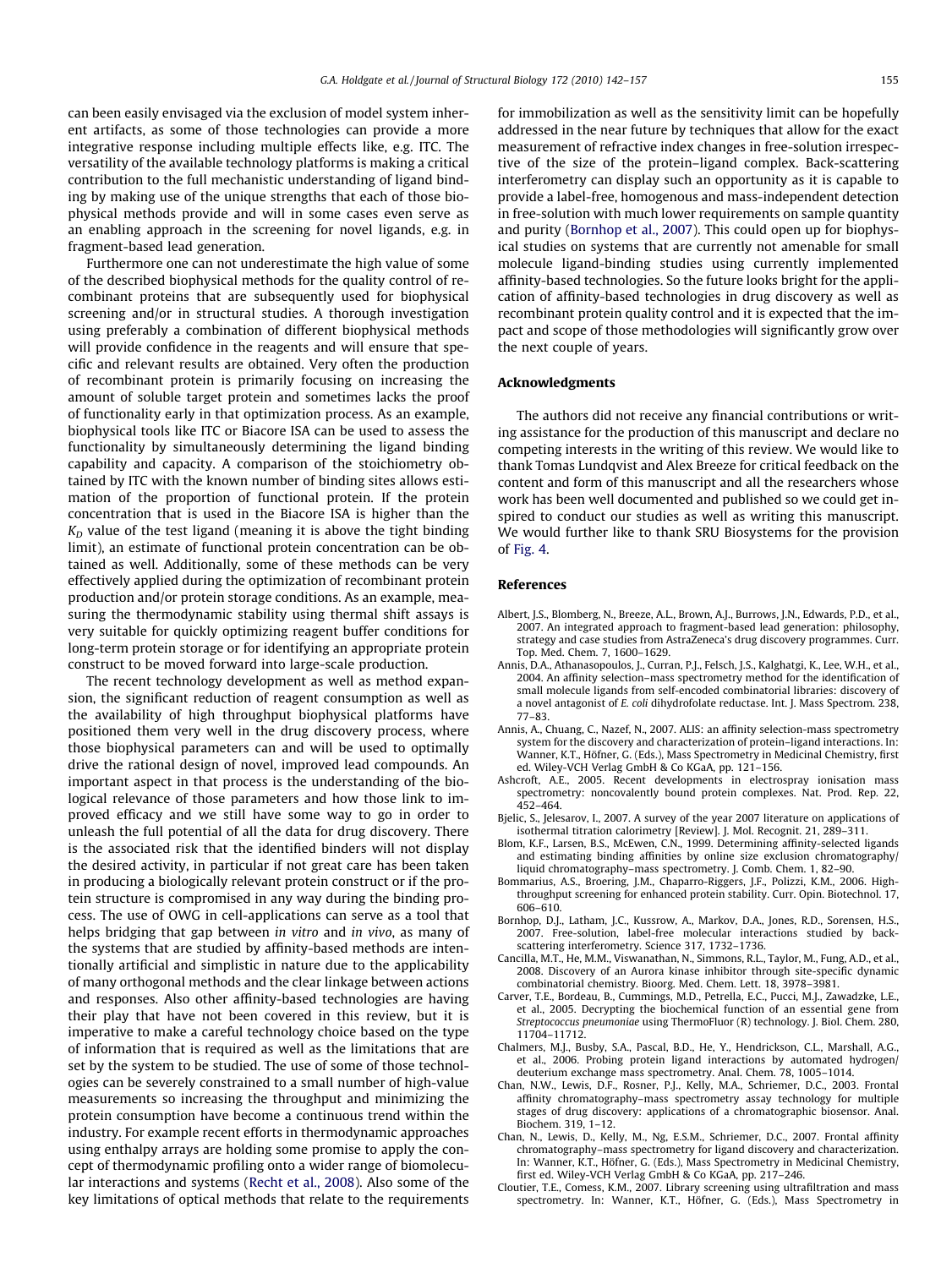<span id="page-14-0"></span>Medicinal Chemistry, first ed. Wiley-VCH Verlag GmbH & Co KGaA, pp. 157– 183.

- Comess, K.M., Schurdak, M.E., Voorbach, M.J., Coen, M., Trumbull, J.D., Yang, H., et al., 2006. An ultraefficient affinity-based high-throughout screening process: application to bacterial cell wall biosynthesis enzyme MurF. J. Biomol. Screen. 11, 743–754.
- Cummings, M.D., Farnum, M.A., Nelen, M.I., 2006. Universal screening methods and applications of ThermoFluor (R). J. Biomol. Screen. 11, 854–863.
- Cunningham, B.T., Li, P., Schulz, S., Lin, B., Baird, C., Gerstenmaier, J., et al., 2004. Label-free assays on the BIND system. J. Biomol. Screen. 9, 481–490.
- Dalvit, C., 2009. NMR methods in fragment screening: theory and a comparison with other biophysical techniques. Drug Discov. Today 14, 1051–1057.
- Dalvit, C., Pevarello, P., Tato, M., Veronesi, M., Vulpetti, A., Sundstrom, M., 2000. Identification of compounds with binding affinity to proteins via magnetization transfer from bulk water. J. Biomol. NMR 18, 65–68.
- Dalvit, C., Flocco, M., Knapp, S., Mostardini, M., Perego, R., Stockman, B.J., et al., 2002a. High-throughput NMR-based screening with competition binding experiments. J. Am. Chem. Soc. 124, 7702–7709.
- Dalvit, C., Fasolini, M., Flocco, M., Knapp, S., Pevarello, P., Veronesi, M., 2002b. NMR-Based screening with competition water-ligand observed via gradient spectroscopy experiments: detection of high-affinity ligands. J. Med. Chem. 45, 2610–2614.
- Dalvit, C., Fagerness, P.E., Hadden, D.T., Sarver, R.W., Stockman, B.J., 2003. Fluorine-NMR experiments for high-throughput screening: theoretical aspects, practical considerations, and range of applicability. J. Am. Chem. Soc. 125, 7696–7703.
- Daniel, J.M., Friess, S.D., Rajagopalan, S., Wendt, S., Zenobi, R., 2002. Quantitative determination of noncovalent binding interactions using soft ionization mass spectrometry. Int. J. Mass Spectrom. 216, 1–27.
- Danielson, U.H., 2009. Fragment library screening and lead characterization using SPR biosensors. Curr. Top. Med. Chem. 9, 1725–1735.
- Dodgson, K., Gedge, L., Murray, D.C., Coldwell, M., 2009. A 100 K well screen for a muscarinic receptor using the Epic label-free system–a reflection on the benefits of the label-free approach to screening seven-transmembrane receptors. J. Recept. Signal Transduct. Res. 29, 163–172.
- Edwards, P.D., Albert, J.S., Sylvester, M., Aharony, D., Andisik, D., Callaghan, O., et al., 2007. Application of fragment-based lead generation to the discovery of novel, cyclic amidine beta-secretase inhibitors with nanomolar potency, cellular activity, and high ligand efficiency. J. Med. Chem. 50, 5912–5925.
- Ericsson, U.B., Hallberg, B.M., Detitta, G.T., Dekker, N., Nordlund, P., 2006. Thermofluor-based high-throughput stability optimization of proteins for structural studies. Anal. Biochem. 357, 289–298.
- Erlanson, D.A., McDowell, R.S., O'Brien, T., 2004. Fragment-based drug discovery. J. Med. Chem. 47, 3463–3482.
- Erlanson, D.A., Wells, J.A., Braisted, A.C., 2004. Tethering: fragment-based drug discovery. Annu. Rev. Biophys. Biomol. Struct. 33, 199–223.
- Fang, Y., Ferrie, A.M., Fontaine, N.H., Mauro, J., Balakrishnan, J., 2006. Resonant waveguide grating biosensor for living cell sensing. Biophys. J. 91, 1925– 1940.
- Fang, Y., Li, G., Ferrie, A.M., 2007. Non-invasive optical biosensor for assaying endogenous G protein-coupled receptors in adherent cells. J. Pharmacol. Toxicol. Methods 55, 314–322.
- Folmer, R.H., Fetzer, J., 2004. Automated NMR screening in drug development. BIOspektrum 10, 687–688.
- Forneris, F., Orru, R., Bonivento, D., Chiarelli, L.R., Mattevi, A., 2009. ThermoFAD, a Thermofluor-adapted flavin ad hoc detection system for protein folding and ligand binding. FEBS J. 276, 2833–2840.
- Freire, E., 2008. Do enthalpy and entropy distinguish first in class from best in class? Drug Discov. Today 13, 869–874.
- Freire, E., 2009. A thermodynamic approach to the affinity optimization of drug candidates. Chem. Biol. Drug Des. 74, 468–472.
- Freyer, M.W., Lewis, E.A., 2008. Isothermal titration calorimetry: experimental design, data analysis, and probing macromolecule/ligand binding and kinetic interactions. Methods Cell Biol. 84, 79–113.
- Geschwindner, S., Olsson, L.L., Albert, J.S., Deinum, J., Edwards, P.D., de Beer, T., et al., 2007. Discovery of a novel warhead against beta-secretase through fragmentbased lead generation. J. Med. Chem. 50, 5903–5911.
- Hajduk, P.J., Olejniczak, E.T., Fesik, S.W., 1997. One-dimensional relaxation- and diffusion-edited NMR methods for screening compounds that bind to macromolecules. J. Am. Chem. Soc. 119, 12257–12261.
- Hajduk, P.J., Augeri, D.J., Mack, J., Mendoza, R., Yang, J., Betz, S.F., et al., 2000. NMRbased screening of proteins containing 13C-labeled methyl groups. J. Am. Chem. Soc. 122, 7898–7904.
- Hamuro, Y., Coales, S.J., Woods Jr., V., 2007. Protein-targeting drug discovery guided by hydrogen/deuterium exchange mass spectrometry (DXMS). In: Wanner, K.T., Höfner, G. (Eds.), Mass Spectrometry in Medicinal Chemistry, first ed. Wiley-VCH Verlag GmbH & Co KGaA, pp. 377–398.
- Heck, A.J., 2008. Native mass spectrometry: a bridge between interatomics and structural biology. Nat. Methods 5, 927–933.
- Höfner, G., Zepperitz, C., Wanner, K.T., 2007. MS binding assays an alternative to radioligand binding. In: Wanner, K.T., Höfner, G. (Eds.), Mass Spectrometry in Medicinal Chemistry, first ed. Wiley-VCH Verlag GmbH & Co KGaA, pp. 247– 283.
- Hofstadler, S.A., Sannes-Lowery, K.A., 2007. Interrogation of noncovalent complexes by ESI-MS: a powerful platform for high throughput drug discovery. In: Wanner, K.T., Höfner, G. (Eds.), Mass Spectrometry in Medicinal Chemistry, first ed. Wiley-VCH Verlag GmbH & Co KGaA, pp. 321–338.
- Hohwy, M., Spadola, L., Lundquist, B., Hawtin, P., Dahmen, J., Groth-Clausen, I., et al., 2008. Novel prostaglandin D synthase inhibitors generated by fragment-based drug design. J. Med. Chem. 51, 2178–2186.
- Holdgate, G.A., 2007. Thermodynamics of binding interactions in the rational drug design process. Exp. Opin. Drug Discov. 2, 1103–1114.
- Holdgate, G.A., 2010. Isothermal titration calorimetry and differential scanning calorimetry. In: Roque, A.C.A. (Ed.), Ligand–macromolecular Interactions in Drug Discovery. Human Press Inc., Totowa, NJ.
- Holdgate, G.A., Tunnicliffe, A., Ward, W.H., Weston, S.A., Rosenbrock, G., Barth, P.T., et al., 1997. The entropic penalty of ordered water accounts for weaker binding of the antibiotic novobiocin to a resistant mutant of DNA gyrase: a thermodynamic and crystallographic study. Biochemistry 36, 9663–9673.
- Holdgate, G.A., Ward, W.H., McTaggart, F., 2003. Molecular mechanism for inhibition of 3-hydroxy-3-methylglutaryl CoA (HMG-CoA) reductase by rosuvastatin. Biochem. Soc. Trans. 31, 528–531.
- Huber, W., Mueller, F., 2006. Biomolecular interaction analysis in drug discovery using surface plasmon resonance technology. Curr. Pharm. Des. 12, 3999– 4021.
- Huber, W., Perspicace, S., Kohler, J., Muller, F., Schlatter, D., 2004. SPR-based interaction studies with small molecular weight ligands using hAGT fusion proteins. Anal. Biochem. 333, 280–288.
- Jahnke, W., Rudisser, S., Zurini, M., 2001. Spin label enhanced NMR screening. J. Am. Chem. Soc. 123, 3149–3150.
- Jahnke, W., Floersheim, P., Ostermeier, C., Zhang, X., Hemmig, R., Hurth, K., et al., 2002. NMR reporter screening for the detection of high-affinity ligands. Angew. Chem. Int. Ed. Engl. 41, 3420–3423.
- Jonas, M., LaMarr, W.A., Ozbal, C., 2009. Mass spectrometry in high-throughput screening: a case study on acetyl-coenzyme a carboxylase using RapidFire– mass spectrometry (RF–MS). Comb. Chem. High Throughput Screen. 12, 752– 759.
- Jonsson, U., Fagerstam, L., Ivarsson, B., Johnsson, B., Karlsson, R., Lundh, K., et al., 1991. Real-time biospecific interaction analysis using surface plasmon resonance and a sensor chip technology. BioTechniques 11, 620–627.
- Karlsson, R., 1994. Real-time competitive kinetic analysis of interactions between low-molecular-weight ligands in solution and surface-immobilized receptors. Anal. Biochem. 221, 142–151.
- Karlsson, O.P., Lofas, S., 2002. Flow-mediated on-surface reconstitution of G-protein coupled receptors for applications in surface plasmon resonance biosensors. Anal. Biochem. 300, 132–138.
- Karlsson, R., Kullman-Magnusson, M., Hamalainen, M.D., Remaeus, A., Andersson, K., Borg, P., et al., 2000. Biosensor analysis of drug-target interactions: direct and competitive binding assays for investigation of interactions between thrombin and thrombin inhibitors. Anal. Biochem. 278, 1–13.
- Kigawa, T., Muto, Y., Yokoyama, S., 1995. Cell-free synthesis and amino acidselective stable isotope labeling of proteins for NMR analysis. J. Biomol. NMR 6, 129–134.
- Ladbury, J.E., Klebe, G., Freire, E., 2010. Adding calorimetric data to decision making in lead discovery: a hot tip. Nat. Rev. Drug Discov. 9, 23–27.
- D., DeRose, E.F., London, R.E., 1999. The inter-ligand Overhauser effect: a powerful new NMR approach for mapping structural relationships of macromolecular ligands. J. Biomol. NMR 15, 71–76.
- Li, Y.J., Bi, L.J., Zhang, X.E., Zhou, Y.F., Zhang, J.B., Chen, Y.Y., et al., 2006. Reversible immobilization of proteins with streptavidin affinity tags on a surface plasmon resonance biosensor chip. Anal. Bioanal. Chem. 386, 1321–1326.
- Li, L., Dantzer, J.J., Nowacki, J., O'Callaghan, B.J., Meroueh, S.O., 2008. PDBcal: a comprehensive dataset for receptor-ligand interactions with three-dimensional structures and binding thermodynamics from isothermal titration calorimetry. Chem. Biol. Drug Des. 71, 529–532.
- Lo, M.C., Aulabaugh, A., Jin, G., Cowling, R., Bard, J., Malamas, M., et al., 2004. Evaluation of fluorescence-based thermal shift assays for hit identification in drug discovery. Anal. Biochem. 332, 153–159.
- Matulis, D., Kranz, J.K., Salemme, F.R., Todd, M.J., 2005. Thermodynamic stability of carbonic anhydrase: measurements of binding affinity and stoichiometry using ThermoFluor. Biochemistry 44, 5258–5266.
- Mayer, M., Meyer, B., 1999. Characterization of ligand binding by saturation transfer difference NMR spectroscopy. Angew. Chem. Int. Ed. 38, 1784–1788.
- Mezzasalma, T.M., Kranz, J.K., Chan, W., Struble, G.T., Schalk-Hihi, C., Deckman, I.C., et al., 2007. Enhancing recombinant protein quality and yield by protein stability profiling. J. Biomol. Screen. 12, 418–428.
- Muckenschnabel, I., Falchetto, R., Mayr, L.M., Filipuzzi, I., 2004. SpeedScreen: label-free liquid chromatography–mass spectrometry-based high-throughput screening for the discovery of orphan protein ligands. Anal. Biochem. 324, 241–249.
- Mukundan, H., Anderson, A.S., Grace, W.K., Grace, K.M., Hartman, N., Martinez, J.S., et al., 2009. Waveguide-based biosensors for pathogen detection. Sensors 9, 5783–5809.
- Navratilova, I., Dioszegi, M., Myszka, D.G., 2006. Analyzing ligand and small molecule binding activity of solubilized GPCRs using biosensor technology. Anal. Biochem. 355, 132–139.
- Ng, E.S., Yang, F., Kameyama, A., Palcic, M.M., Hindsgaul, O., Schriemer, D.C., 2005. High-throughput screening for enzyme inhibitors using frontal affinity chromatography with liquid chromatography and mass spectrometry. Anal. Chem. 77, 6125–6133.
- OShannessy, D.J., Brigham-Burke, M., Peck, K., 1992. Immobilization chemistries suitable for use in the BIAcore surface plasmon resonance detector. Anal. Biochem. 205, 132–136.